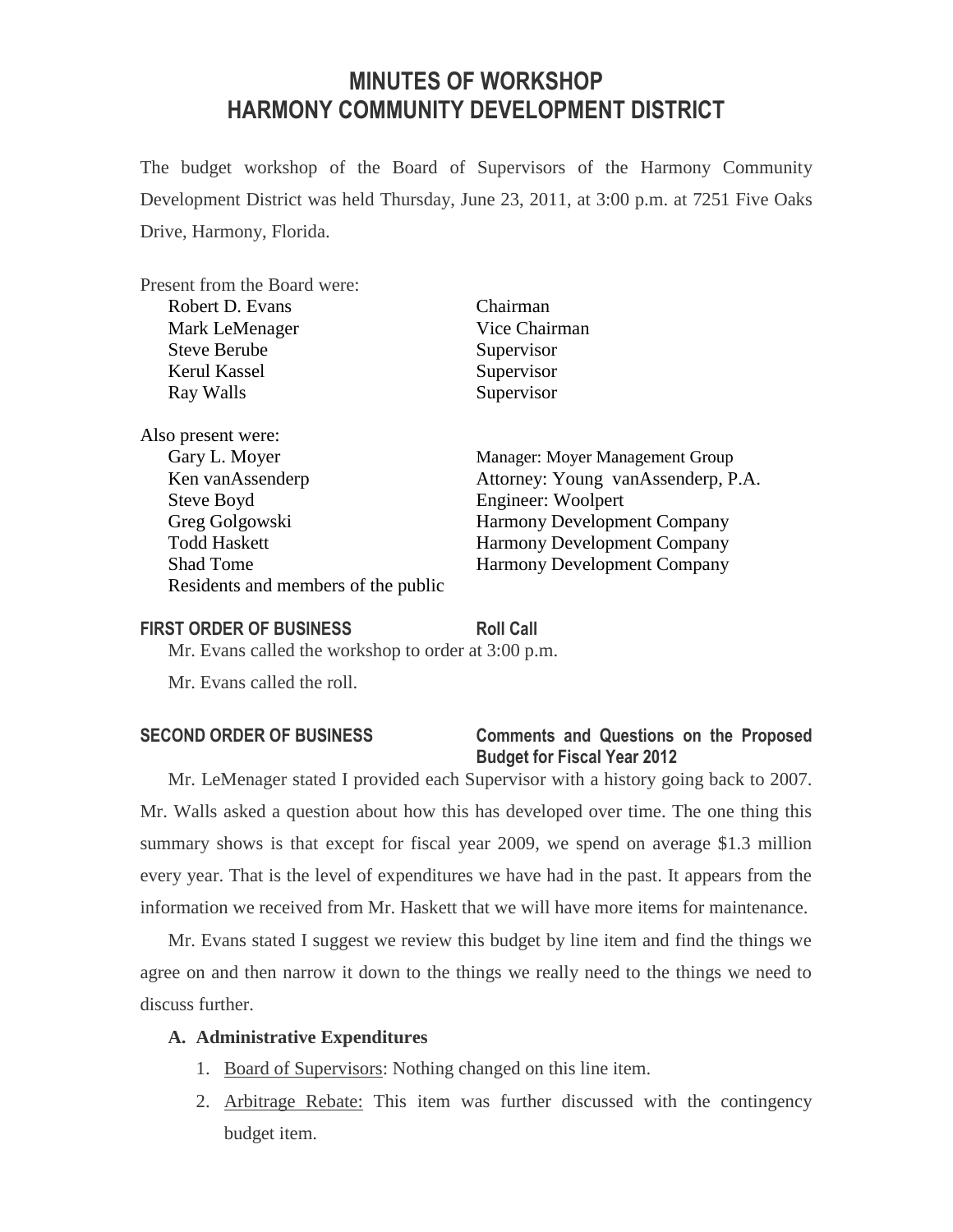Mr. Moyer stated the District pays \$600 per bond issue for this annual arbitrage calculation, totaling \$1,200 annually.

Mr. Berube stated the budget for fiscal year 2011 shows \$1,200 but the District spent \$3,000 so far in fiscal year 2011.

Mr. Moyer stated that would indicate their arbitrage calculation was for more than one year. They may have gone back to the 2004 bond series and did multiple years in one calculation. There is probably an explanation in the footnotes to the financial statements. For fiscal year 2012, we are anticipating they will perform calculations for one year at a fee of \$1,200.

Mr. LeMenager stated in 2007, we spent \$3,600 and in 2008, we spent \$3,600. It went down to \$1,200 in 2009 and it was zero in 2010. I wonder if what we paid this year was to catch up.

Mr. Moyer stated part of the higher costs in 2007 and 2008 is that prior to 2009, accountants and CPAs were charging about \$1,500 per bond issue. AMTEC came into the market with a program whereby they can do this work for \$600 per bond issue. Those fees in 2007 and 2008 are indicative of what the CPAs were charging versus AMTEC, who we are currently using. The reason we spent \$3,000 this year is because there were multiple years involved in the calculation. We have arbitrage calculated every year in order to establish in our accounting records any arbitrage liability that we have to set aside with the trustee. We may not have done it every year but we should be on a schedule where this is performed every year for accounting purposes. We have budgeted \$1,200 for one year, which is AMTEC's fee of \$600 per bond issue for one year. This District has two bond issues: Series 2001 and Series 2004.

3. Dissemination Agent: Nothing changed on this line item. This is another requirement of the bond issue.

4. Engineering: This item can be reduced.

Mr. Walls stated it looks like we will spend just under \$10,000 this year with the change in attendance. I think we can reduce the budget amount from \$18,000 to maybe \$14,000 or \$15,000.

Mr. Berube stated that is a good suggestion. I think we can reduce this line item somewhat. Your suggested savings will not be enough to cover Mr. Haskett's additional items, but it is a start.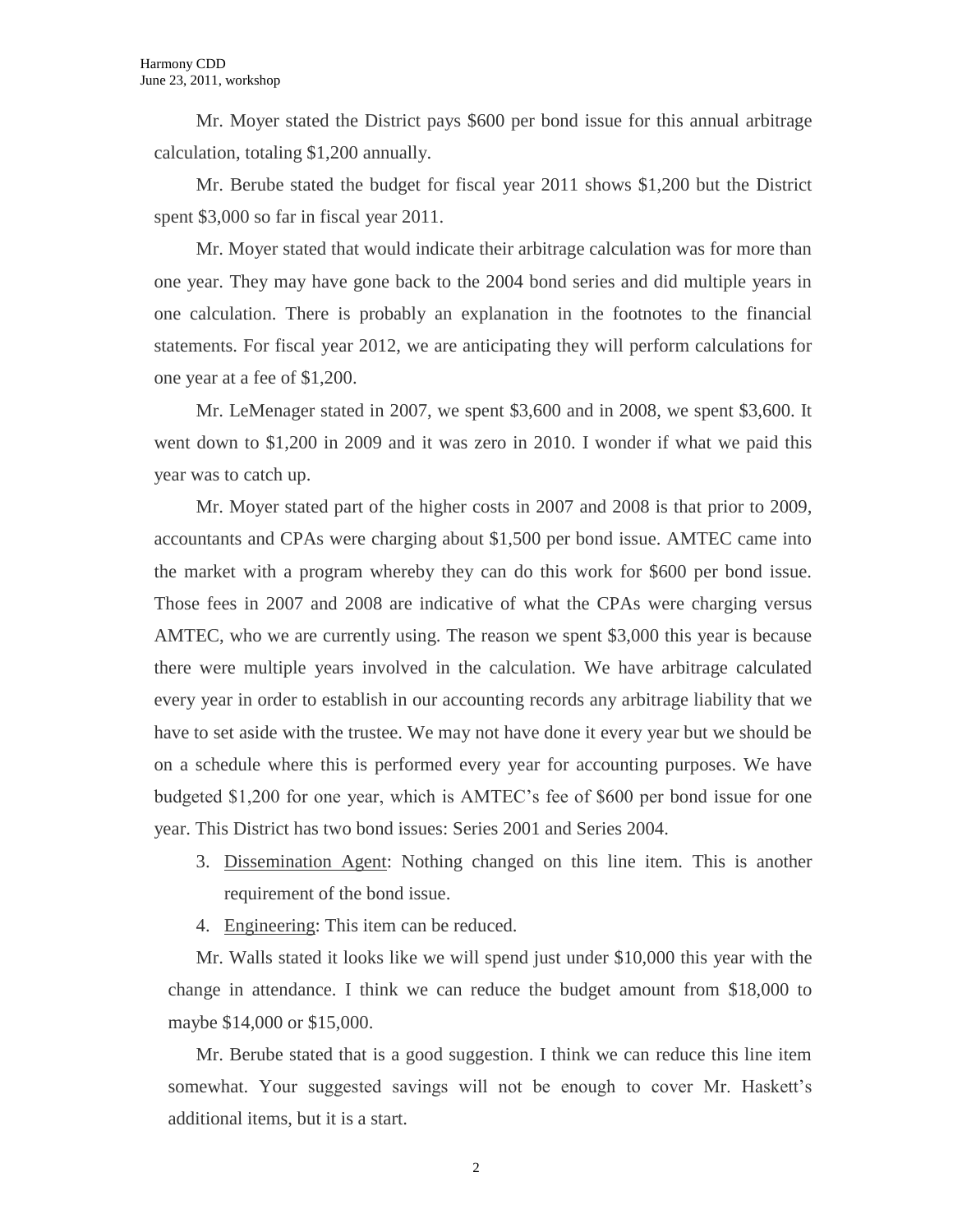Mr. LeMenager stated the engineer might need to be involved in some of those projects. The reason the cost is so low this year is because we did not have any big projects.

Mr. Moyer stated a lot of what the engineer incurred this year was paid out of the construction account because his time was directly related to construction activity. The general fund received the benefit from that.

- 5. Legal Services: Nothing changed on this line item.
- 6. Management Consulting Services: Nothing changed on this line item.

Mr. Walls stated I appreciate Mr. Moyer's staff and Severn Trent's efforts, but they are proposing a 3.5% increase for management services and assessment services. It has no bearing on the quality of work they provide, but it goes back to what I mentioned several months ago about their contract being perpetual. It was signed over 11 years ago. The details on this agreement reference Exhibit A, and at that time, the fee was \$35,000. There is no rational or justifiable basis or any explanation as to how the fee went from \$35,000 to where we are now at \$66,000 other than the Board arbitrarily setting the amount. If you look at any local government, I do not think you will find anyone who issues contracts for anywhere more than a maximum of five years without having to go back out and rebid that contract. It is a little unfair to the property owners. We cannot go to them and say that we know we are getting the best service at the best price because we competitively bid this contract. I think it is unfair to the business community at large because they do not have a chance to bid on this contract. I do not know if there are any other companies who might want this contract, but I think the least we can do is look. For that reason, I will not support this increase. What will go a long way to dissuade my concerns on that is if we did a request for information or something that did not lock us in like an RFP, but something to see if there might be other companies out there that might be interested in bidding for this particular contract and letting them tell us what their capabilities are and then letting us decide, if there is enough interest, if we want to go forward with an RFP. I want to stress that it has nothing to do with the service we receive. I have no complaints at all. It is a matter of principle for me, and we have several contracts like that in this District.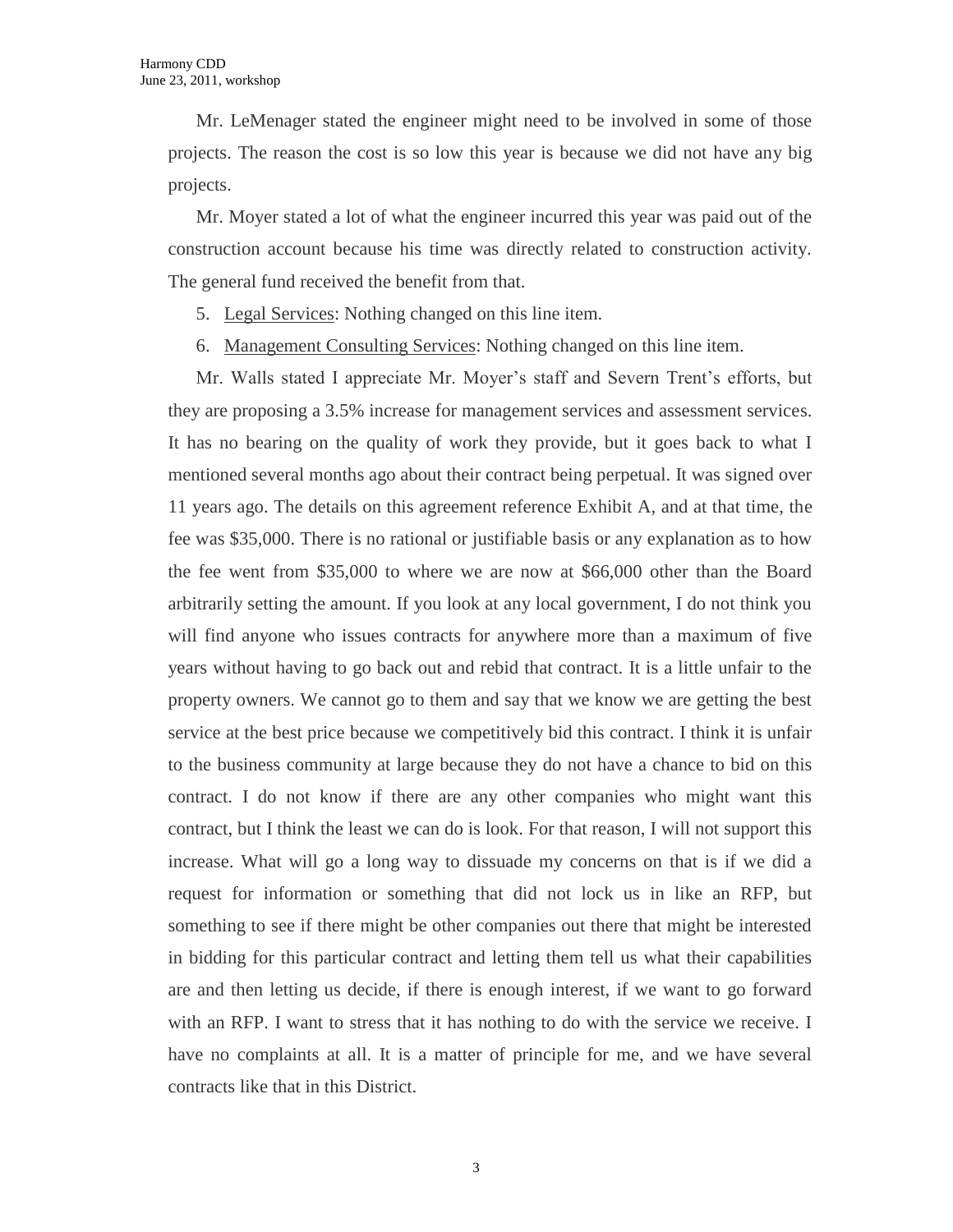Mr. Evans asked who is going to write the specifications for the RFP? There is no standard.

Mr. Walls stated I understand that.

Mr. Evans stated there is no standard scope of services that I have found. There are a couple other firms who manage special Districts. Some of the ones I have had experience with were quite different than dealing with our current firm. We have raised this issue previously and I discussed it with Mr. vanAssenderp. The State Legislature has never truly defined the level of services that management companies should be providing. There is no minimum scope of services, unlike so many other services where you can define those levels. Unless you have a set of specifications in mind to draft, you will have bids in a wide range. Most of the management companies originally worked for Mr. Moyer and they decided they wanted to go out on their own.

Mr. Moyer stated I can tell you what management means, but I cannot tell you how to scope sitting in meetings for three hours at a time and sending staff out here on weekends to do work that we do not charge for. I do not know how you define that part. I can tell you what management is, but this Board has to agree that is what it is and be comfortable with those services for \$55,000. You are getting a manager, an accounting staff, secretarial staff, and office support. I would rather have you look at it in terms of whether or not it is a good deal for our small government called the Harmony CDD. I do not know of anywhere else in local government where you will get that type of service for the fees that you are paying.

Mr. Walls stated I completely understand that. It is up to the Board to tell you what your job is. The fact is, I cannot go to anyone and say that I know for a fact that this price is a good deal. It may very well be but no one else has come to us and said they will perform these services for a certain price and we have not had any competitive bid.

Mr. LeMenager stated this is a discussion of the budget and it is not in any way an approval for the 3.5% increase.

Mr. Walls stated there have been increases in the past.

Mr. Moyer stated some years there has been no increase for the management company and some years there has been a cost-of-living factor included in the budget.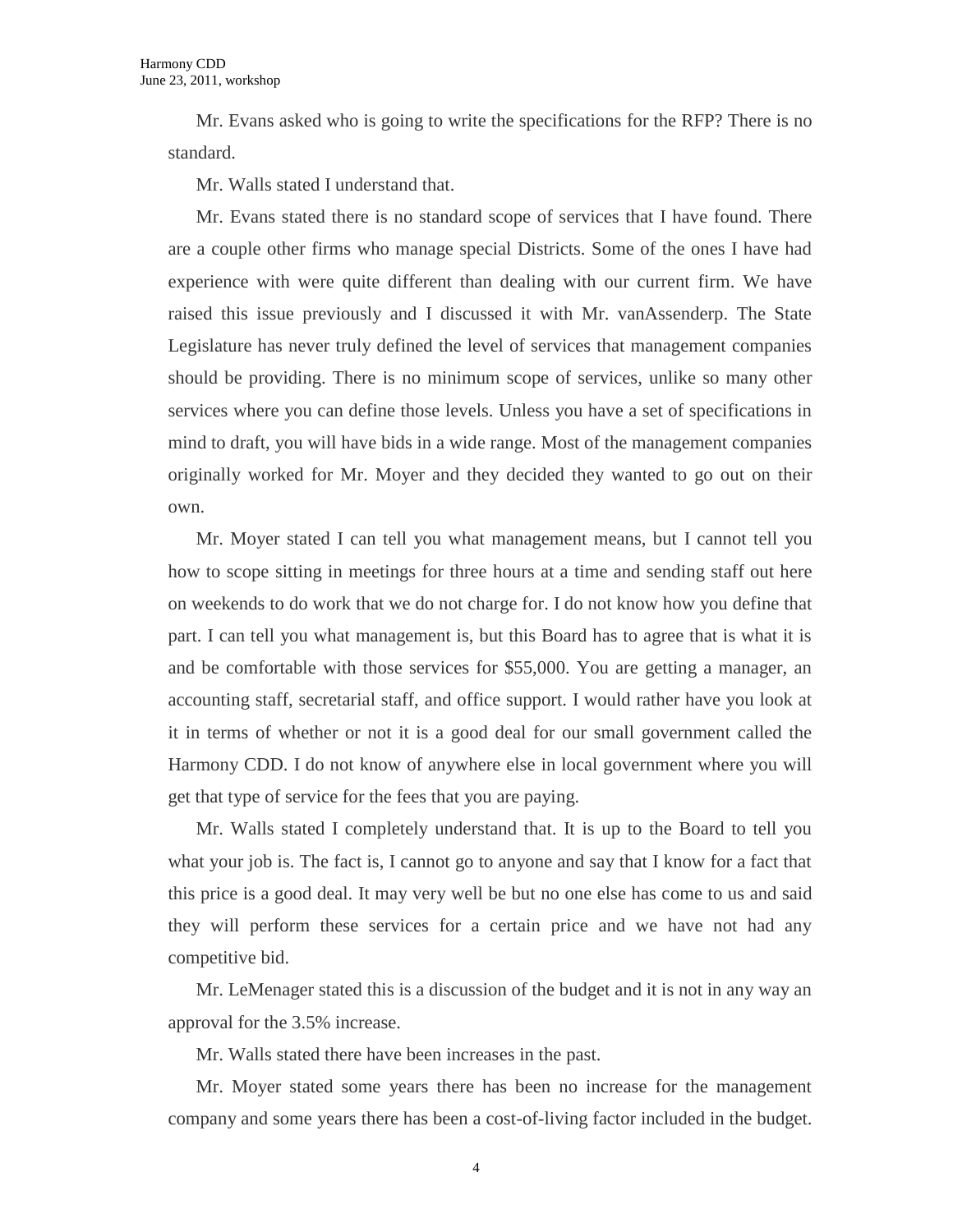I review this budget before it is sent to you and if I feel that the increase is warranted because of the additional effort that staff has put in last year, then I approve the 3.5% increase. I will be honest with you; if you think that I will lose a contract over 3.5%, I will not do that. If you tell me to take it out, then we will take it out. I simply do not do business that way.

Mr. Walls stated I am not saying the 3.5% is unreasonable. This is a matter of principle. If you look at the contract language, the contract can go for 100 years. There is no specific dollar amount in the contract other than the \$35,000 it started at. I would never write a contract like that for anything I do personally. I am trying to look out for the District.

Mr. Berube stated on principle, I agree with Mr. Walls that these things compound over the years and we are 11 years into a contract at various percentage increases and I do not know how many times the compounding has happened. Over a period of time, it gets to be a big number. Mr. Walls raised this issue six months ago and in principle, I agree with you that they need to be looked at. The reality is, when I see what Mr. Moyer and Severn Trent do for us, most everything happens fairly seamlessly. Certain things are a little slow to get through especially with employee relations. I recognize that Mr. Moyer provides the website at no cost to us. When there is a problem with the website, you contact Ms. Brenda Burgess and it gets fixed. Any time I have had a conversation with any of the management staff, they are very responsive and I always get the information I request very quickly. Ms. Rosemary Tschinkel will be in Harmony to facilitate the access card registration, and again, that is at no charge to the District. I have not heard any discussion indicating we will be charged for this.

Mr. Moyer stated that is correct, there is no charge.

Mr. Berube stated it all gets blended in. There was a big issue about six months ago with a public records request that took a huge amount of time. I know we spent money on the attorneys but I did not see any extra bills from Mr. Moyer's firm. I am torn on this issue. Mr. Moyer is very integrated both horizontally and vertically, just like the engineer and the attorney. My conservative side wants to side with Mr. Walls and look at what needs to be done and what can be done better. My realistic side says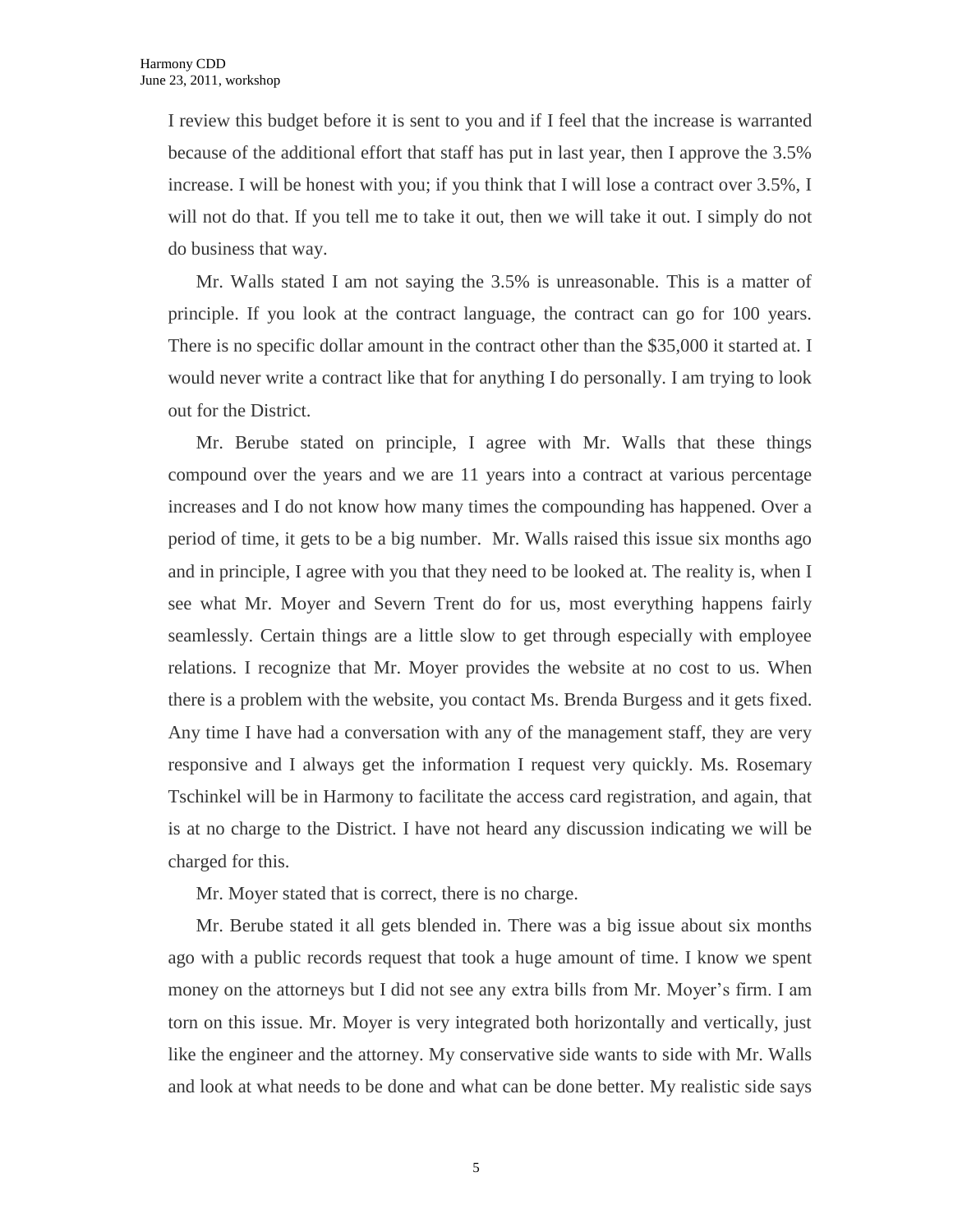that we might be stepping from a large frying pan into a very large fire. I like the *status quo* as it relates to the management company.

Mr. Walls stated if that is the will of the Board, I will go along with it.

Mr. Berube stated I understand what Mr. Walls is saying, and in my personal shopping, I look everywhere to find the best deal. When I look at the picture that Mr. Moyer and his staff provide, there is not much that I can complain about.

Mr. Walls stated I totally agree. I am not saying we are getting a bad deal. It is a principle matter for me.

Mr. Berube stated the question should be to Mr. Moyer. Do you anticipate increasing management fees 3.5% this year?

Mr. Moyer stated it is currently proposed in the budget.

Mr. Evans stated I think that increase is well overdue. For reasons that everyone has mentioned, they have done so much work for us. We are not the easiest District to deal with. We are constantly calling them with all kinds of different issues and things. We are on this Board because we have some level of expertise in any variety of things, and it is that expertise we are supposed to bring to the Board for the benefit of this District. Otherwise, whenever something arises, we call the manager, the engineer or the attorney and ask them to tell us what we are supposed to know. If you do not know, that is fine. There are enough people on the Board that should be able to figure it out as opposed to constantly asking for legal opinions and all these exhibits and other information. They are here to support us. I think Mr. Moyer's firm and Mr. vanAssenderp's firm are both doing us a tremendous service. Mr. Walls indicated he did not have anything to compare with. I have 15 years to compare it with. That is not meant to mock you, but I have dealt with a lot of law firms, a lot of engineering firms, a lot of contractors, and all that goes along with it. You cannot look at price alone. If you find someone you are comfortable with who does a good job for you, they are invaluable because you do not have to worry. You are not constantly taking your time to chase down Mr. Moyer or Ms. Burgess asking for something you requested a week ago. Your time is very valuable and when you have to chase down someone, it becomes cumulative and you have to factor that in. I do not have to chase down any of our staff, and the advice that we receive is not mere ramblings. It is information on what we need to do in order to keep the Board out of jail.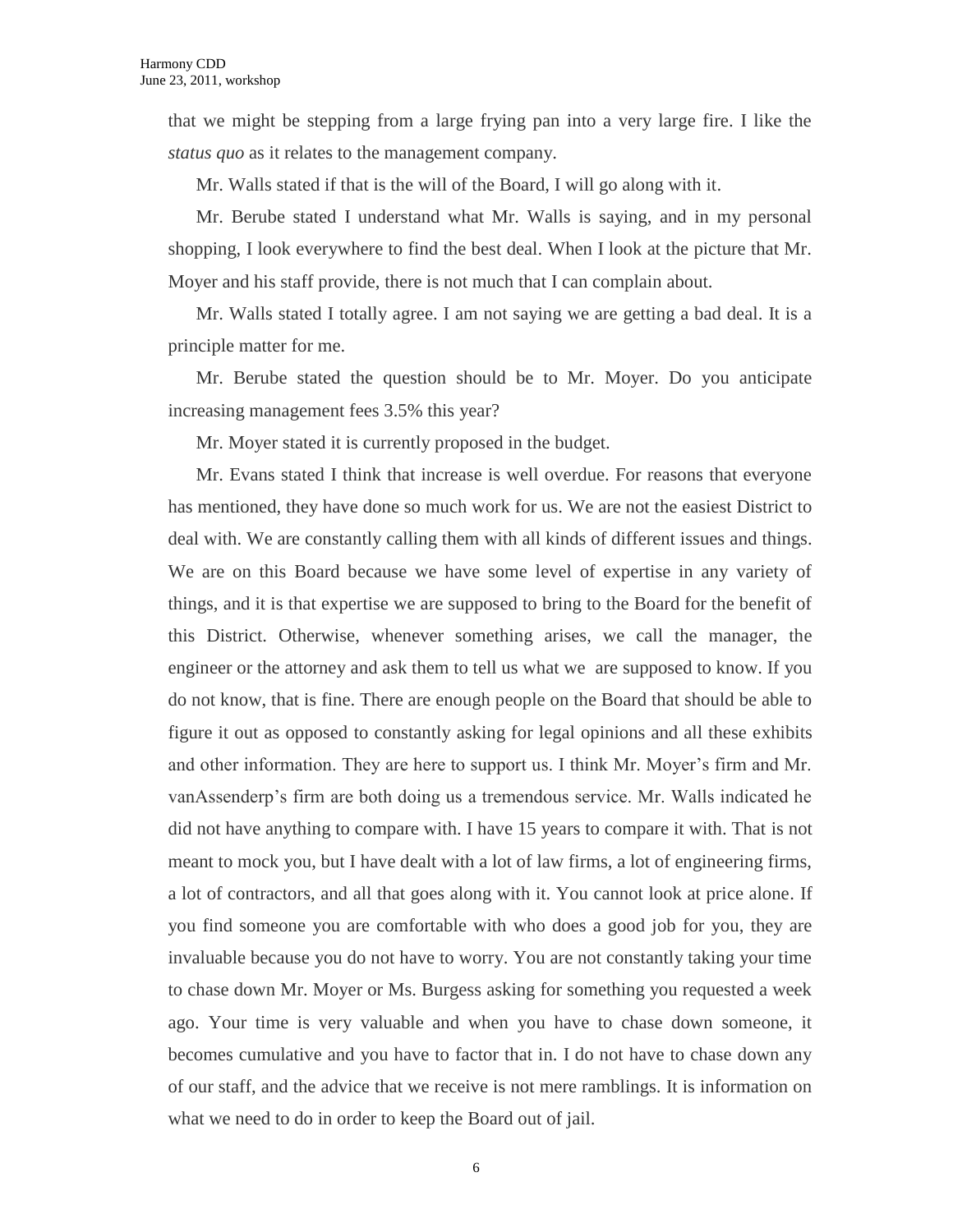Mr. Walls stated I wholeheartedly agree. The experience that I bring is from the government budgeting and finance side. We would never have a contract like this at the County level ever.

Mr. Evans stated it may be that we need to update the contract, but 10 or 11 years ago, even though I was not a part of this District but I was a part of Districts from the beginning through completion of construction, the magnitude of the scope of services that are provided in the beginning accelerate over time as the district developed. Mr. Moyer and Mr. vanAssenderp spend time looking at the rules and looking at policies and everything we are trying to do as we grow. That time and commitment grow along with it, which is why it is not a flat fee.

Mr. Walls stated my concern is not price or quality. It is just the contract language.

Mr. Moyer stated I will offer one thing if someone asks you why our contract is not bid. Any other company that I am aware of that manages CDDs in the State of Florida is essentially an entrepreneur company. Ten years ago, I would have said that is absolutely fine, but the reality is that Severn Trent is a large international company. There is good news and bad news with that. Mr. Berube commented about personnel issues, which is very cumbersome because of all the rules for personnel. Your District staff members are technically Severn Trent employees and I think that is a great benefit to you. I have seen some of these other entrepreneurial companies that made mistakes on assessments—they may not be large but only \$3,000—and if that happens with Severn Trent, then Severn Trent pays for that mistake. That is the nice thing about having a substantial company standing behind the management of any of these Districts. I do not know how you put a price tag on that.

Mr. Walls stated I just wanted to raise the issue. If the rest of the Board is fine with it, then I will register my discontent and we can move forward.

Ms. Kassel stated it is always a smart thing to know what price things cost in the market. If it was easy to do, then I would support doing it. As Mr. Evans pointed out, it is not an easy matter. If there was a way to figure out how to do it that made it feasible and reasonable, I might support doing it. When I think about the contract we have with them and the work they provide for us, which I know the quality is not an issue, I think about my experiences on other Boards for condominiums associations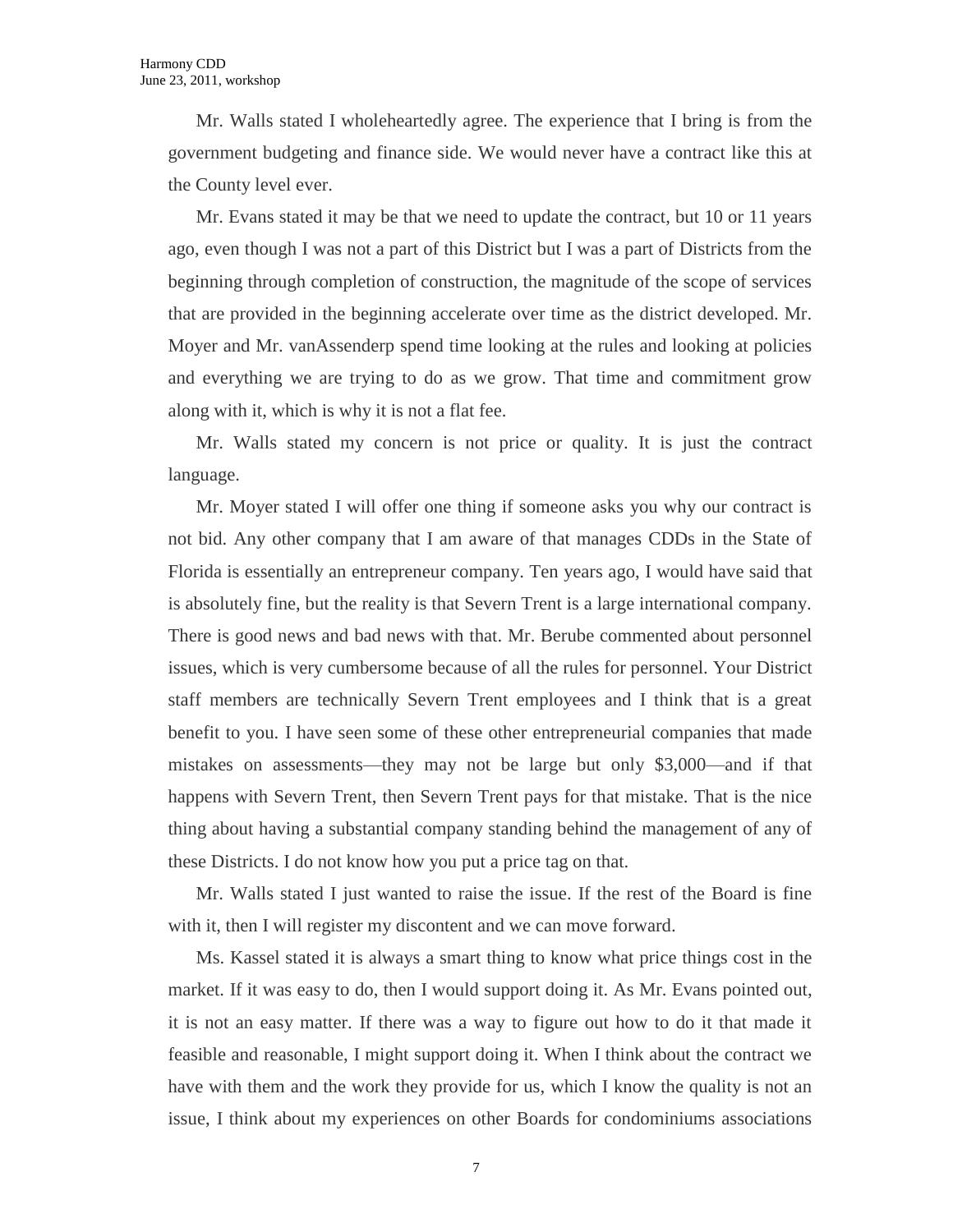and the management companies they had and the quality of services received. There is no contest. I am also aware, as Mr. Berube pointed out, of all the extra things they do for us that are not included in their contract that they gladly provide without any charge and the fact that they are so responsive and so knowledgeable and experienced. I have hired contractors who were less expensive but I could not count on them to be there when I needed then to be there or when they said they were going to be there. I could not count on them to follow up if something was not correct. That is not an issue we have with our management company. I find for myself in the contractors that I have hired that it is worth paying an extra 15%, 20%, sometimes even 30% for the quality, the timeliness, the breadth of service, the knowledge, and the expertise.

Mr. Walls asked can we add an addendum to the contract each year that updates the amount?

Mr. Moyer stated yes.

Mr. Walls stated that way we can see the progression.

Mr. Moyer stated I can provide a schedule that shows the amounts since the beginning of the contract period.

Mr. Walls stated the budget indicates referring to Exhibit A, but your Exhibit A is from 11 years ago. I would like that exhibit updated each year.

Mr. LeMenager stated I recall that last year, Mr. Moyer proposed an increase and this Board voted to approve it, specifically to approve a 3.5% increase.

Mr. Evans stated I thought we did that, also.

Ms. Kassel stated I do not think we voted specifically on the increase, but we voted on a budget that provided for that increase.

Mr. Walls stated if we can update Exhibit A each year, then we can see the progression each year.

Mr. LeMenager stated I am in complete agreement with that. Just because something is included in the budget does not mean it is approved. We will still discuss spending the money or not.

Mr. Evans stated hearing enough comments in favor to provide a 3.5% increase for fiscal year 2012, we will leave that number unchanged.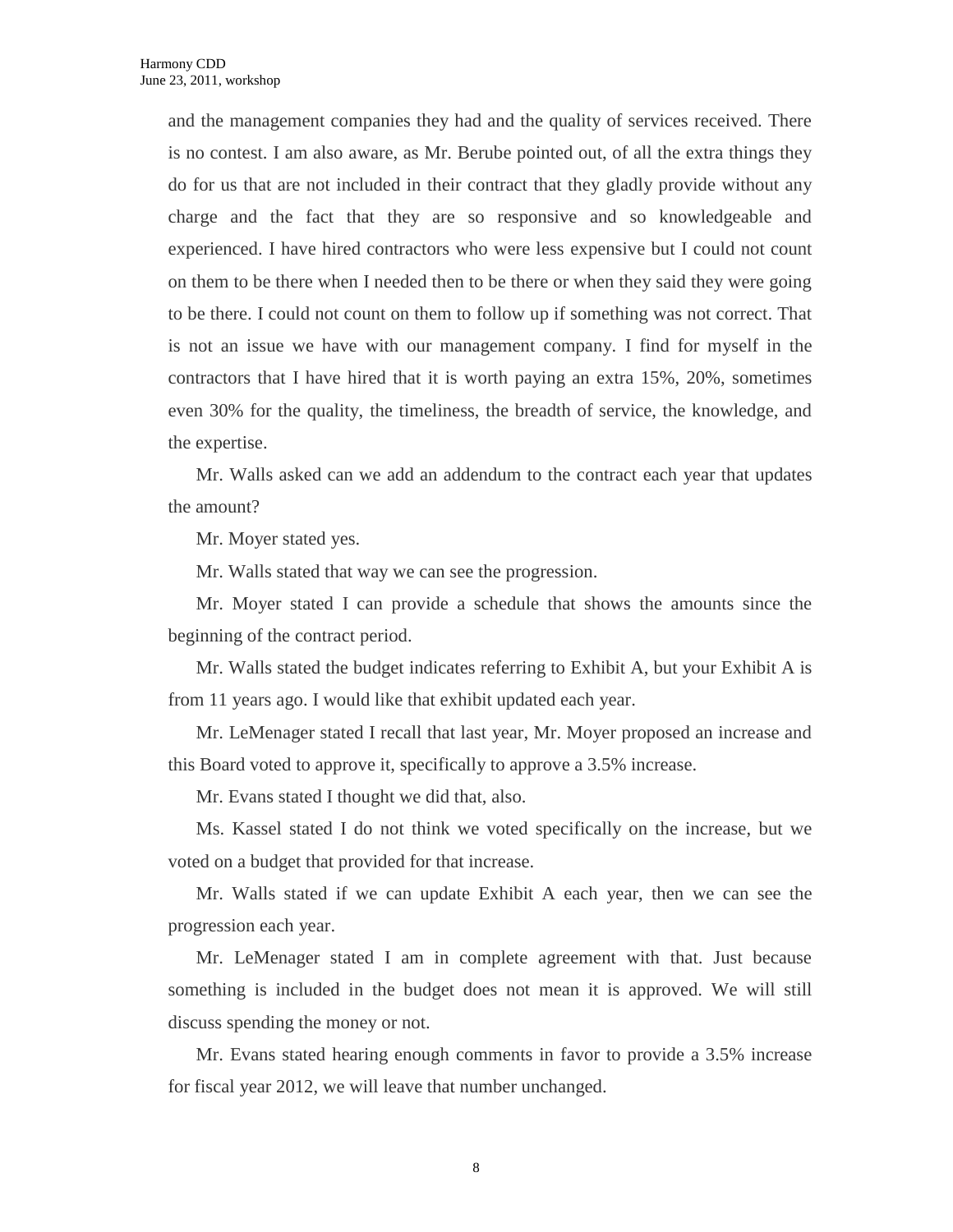7. Special Assessments: Nothing changed on this line item.

 Mr. Moyer stated this is for preparation of the assessment roll and certification of that roll to the tax collector.

Mr. Walls stated my comments about the 3.5% increase for management services apply to assessment services, as well.

8. Property Appraiser: Nothing changed on this line item.

Mr. Berube asked was the expense of \$779 related to the invoice we received that was not legitimately from the property appraiser? It was from the Board of County Commissioners.

Mr. LeMenager stated this is a new budget item because we have not budgeted for it in previous years.

Mr. vanAssenderp stated the property appraiser has not been willing to take this work back from the County since those services are provided by the County. I wrote a letter directing the District to pay that invoice until the property appraiser tells us differently. The property appraiser has requested the County send the District an invoice for her services; the County is doing her work and that is the way it should be.

Mr. Evans asked did we pay it or have we simply budgeted for it?

Mr. Berube stated it is in the Projected column, so it looks like it is scheduled to be paid.

Mr. LeMenager stated we have not paid it yet.

Mr. vanAssenderp stated the District has done all it can do. The property appraiser has to decide if she wants to continue in this regard. My suggestion is to pay her directly and then she can pay the County if she wants the County to do her work. She has said for the time being to pay the County and she will think about taking her work back from the County and do what she is supposed to do.

Mr. Berube stated we probably paid more for legal opinions than the amount of the invoice.

9. Trustee: Nothing changed on this line item.

Mr. Moyer stated this is a fixed number and is part of the bond issue.

10. Auditing Services: Nothing changed on this line item.

Mr. Moyer stated this is an annual fee of \$8,000 as provided in their engagement letter.

9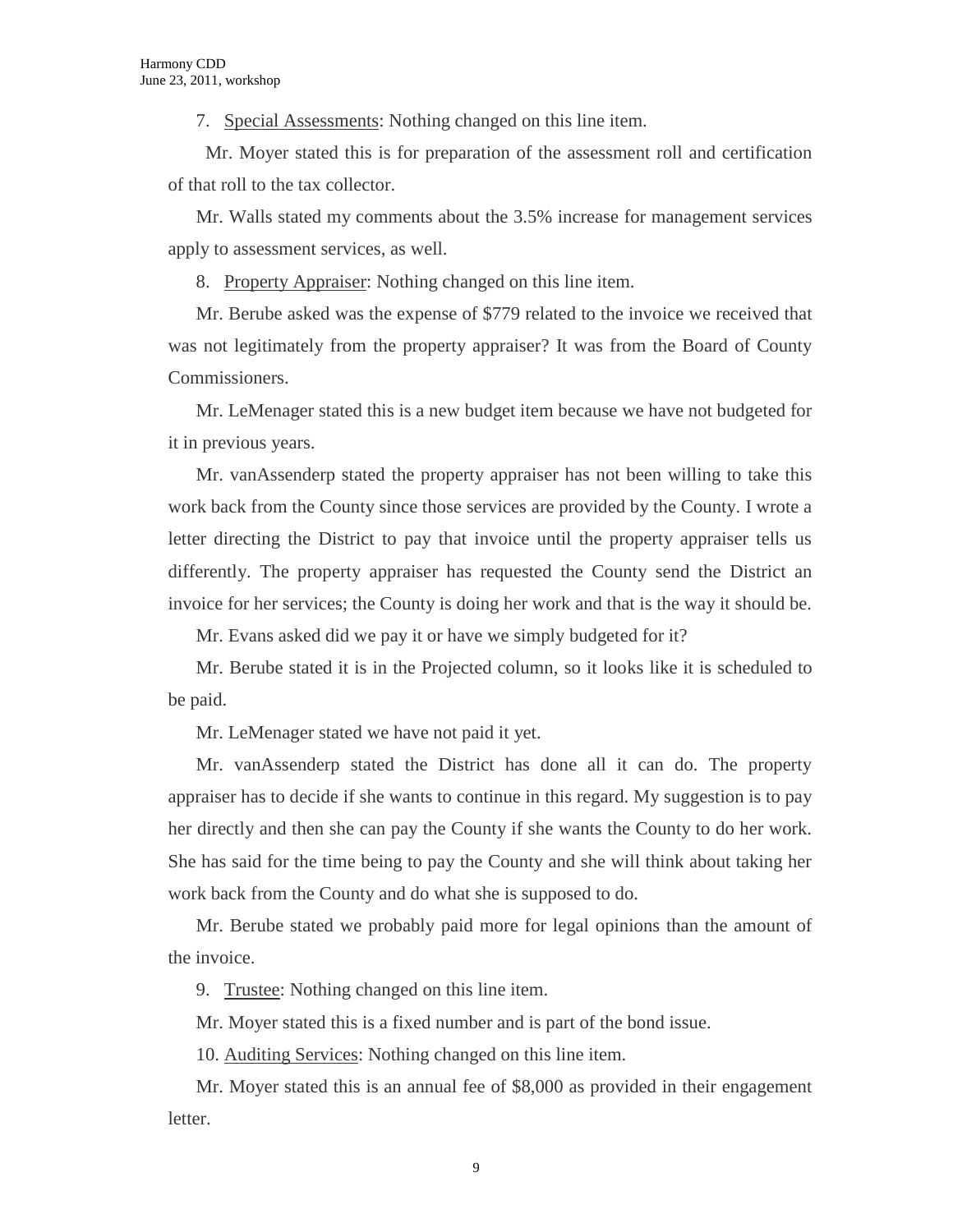11. Telephone: Nothing changed on this line item.

Mr. Moyer stated this number is an estimate based on the previous year's usage.

12. Postage and Freight: Nothing changed on this line item.

Mr. Moyer stated this number is an estimate based on the previous year's usage.

13. Insurance – General Liability:

Mr. Evans asked are you projecting an increase in the insurance premium for 2012?

Mr. Moyer stated we call the insurance company and ask what our premium will be for the following year, and that number is reflected in the budget.

Mr. Evans stated it looks like it increases 10% annually.

Mr. LeMenager stated it is exactly 10% for next year.

Mr. Berube asked is our deductible high enough?

Mr. Moyer stated yes, we have a \$50,000 deductible. If it were not \$50,000, then the premium would probably be closer to \$60,000.

Mr. Berube asked what if we had a \$100,000 deductible and put the extra \$50,000 in an insurance account?

Mr. LeMenager stated it is \$50,000 per claim, not per year. If we had a couple claims in a year, the claims can add up pretty quickly.

Mr. Evans stated it is not like medical insurance where it is cumulative.

Mr. Berube asked are we designating \$23,000 every year for the insurance reserve?

Mr. Moyer stated we just went through this in Celebration, and it is cumulative. On an annual policy, it is an annual deductive for the policy year. If we are sued a couple times and paid the deductible with the first claim, the insurance company will pay the balance.

Mr. LeMenager stated in that case, I support Mr. Berube's suggestion to change it to \$100,000.

Mr. Berube asked should we investigate that?

Mr. Evans stated with a \$50,000 deductible, our premium went from \$60,000 down to \$20,000. If we put another \$50,000 at risk and the premium only drops \$5,000 or \$6,000, it does not make sense.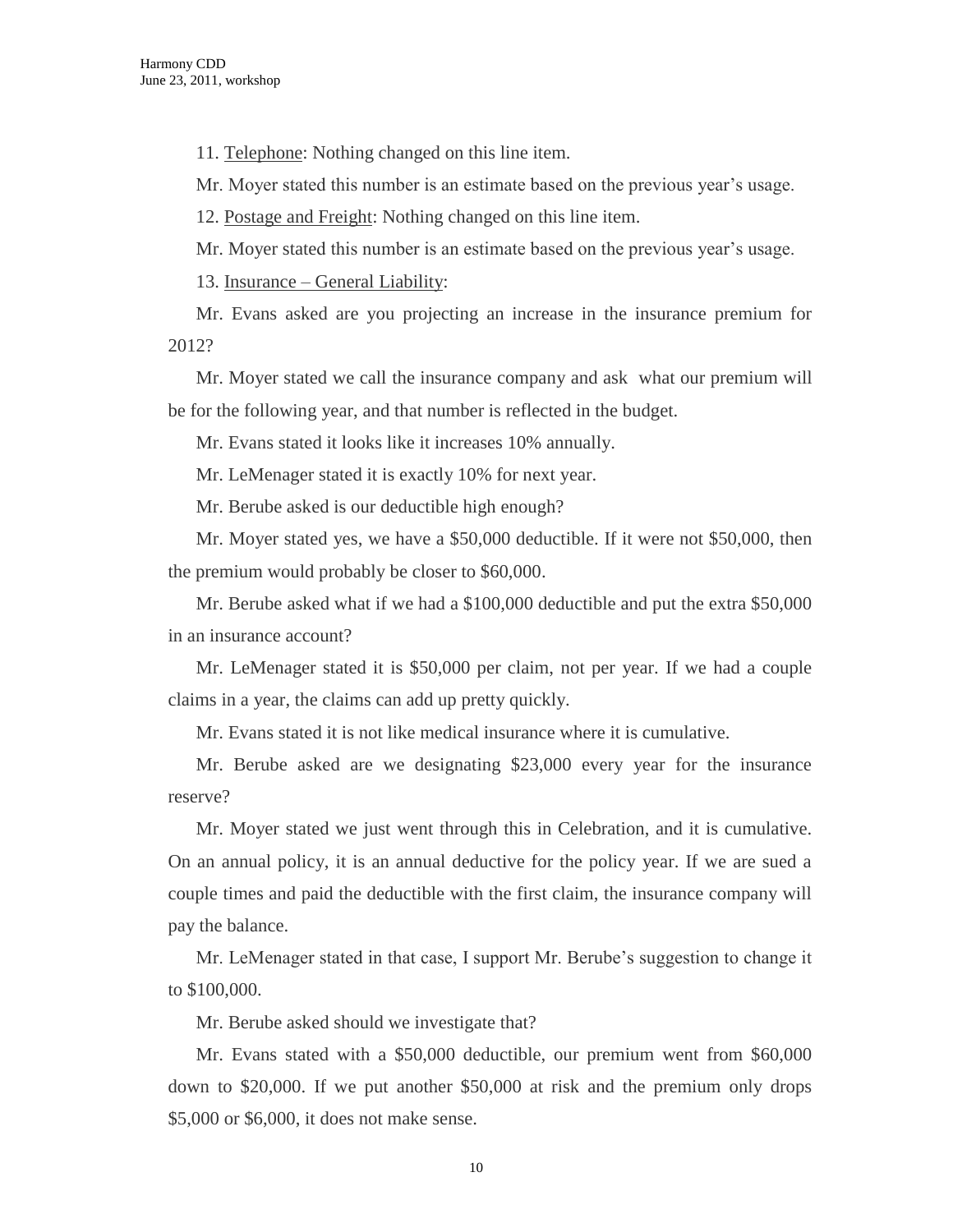Mr. Moyer stated we will ask the question and find out what the premium would be for a \$100,000 deductible. I can tell you from experience that the \$50,000 deductible makes a big difference in the premium.

Mr. Berube stated we might be surprised by increasing it to \$100,000. I understand what you are saying, but if we save even \$5,000 a year and have no claims, that money compounds. If we have a claim, the compounding ceases, but I think we should at least see what the premium would be for a higher deductible.

14. Printing and Binding: Nothing changed on this line item.

Mr. Berube stated this looks like a good number based on current projections.

Mr. LeMenager stated we are spending less than we used to, which used to be about \$8,000 annually.

15. Legal Advertising: Nothing changed on this line item.

16. Assessment Collection Cost: Nothing changed on this line item.

Mr. Evans stated this is a derivative of the assessments that are collected.

Mr. Moyer stated that is correct; it is what the tax collector charges us to serve as our agent in collecting these assessments. Truthfully, it is the best use of money we spend in the whole budget.

17. Contingency:

Mr. Evans asked what do we typically budget for in this line item? We have a fairly detailed budget.

Ms. Kassel stated the narrative indicates it is for monthly bank charges and any other miscellaneous expenses that may be incurred during the year. It is for miscellaneous administrative expenses.

Mr. Evans stated I would like to reduce this to \$1,000 from the proposed amount of \$2,800.

Mr. Walls stated I would suggest reducing it to \$500. If we need it to pay bank charges, we can put that in a separate line item.

Mr. Moyer stated it essentially is for wire fees and what is shown to be expended this year is for CenterState Bank wiring fees for the non-ad valorem assessments that are sent electronically by the tax collector.

Mr. Evans stated if we expect to expend a total of \$678, I suggest we round it up to \$1,000.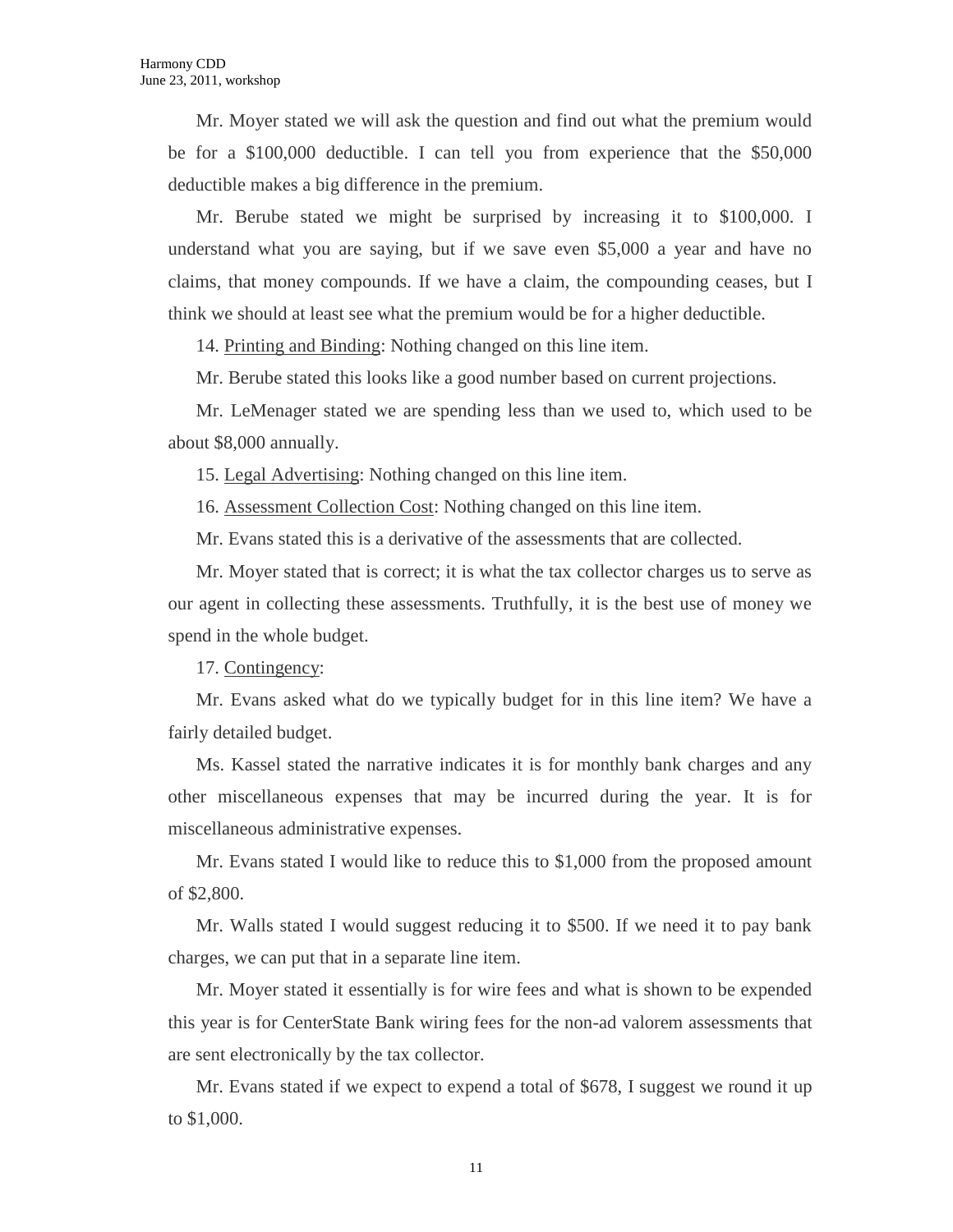Mr. LeMenager stated I am looking at the differences from the last version of the budget, and I see that there are two tiny changes. One is the arbitrage rebate item when down \$1,800 and this line item increased by \$1,800. I wonder if that was her intention. The grand total is exactly the same. From the first draft to the second draft, that is the only change made to administrative expenses. I wonder if one of the automatic formulas did something.

Mr. Moyer stated that could very well be.

Mr. LeMenager stated then arbitrage rebate calculation would go back to \$3,000, which is what we spent, and this would be reduced to \$1,000 as provided in the first draft. We should just leave the amounts as they were in the first draft.

18. Office Supplies: Nothing changed on this line item.

Mr. Moyer stated this number is an estimate based on the previous year's usage.

19. Annual District Filing Fee: Nothing changed on this line item.

20. Capital Outlay:

Mr. Evans stated we have not spent any money out of this line item in quite some time. I believe it was for purchasing file cabinets one year. Do we need this line item?

Mr. Moyer stated no.

#### **B. Administrative Expenditures Summary**

Mr. Evans stated arbitrage rebate services and contingency will be revised as provided in the first draft of the budget, with arbitrage rebate going to \$3,000 and contingency going to \$1,000. The only line item for administrative expenditures that we need to discuss further is engineering fees. Mr. Moyer will provide information on changing the insurance deductible to see what the resulting premium would be.

#### **C. Discussion of Engineering Fees**

Mr. LeMenager asked is Mr. Boyd aware of any projects that will be coming online during the next fiscal year that will require engineering services?

Mr. Boyd stated there are no capital projects planned, and I am not anticipating any other general maintenance activities at this time.

Mr. Evans stated we can discuss this further since there might be some projects that come up that will need engineering services.

Mr. LeMenager stated we have two more opportunities to discuss the budget.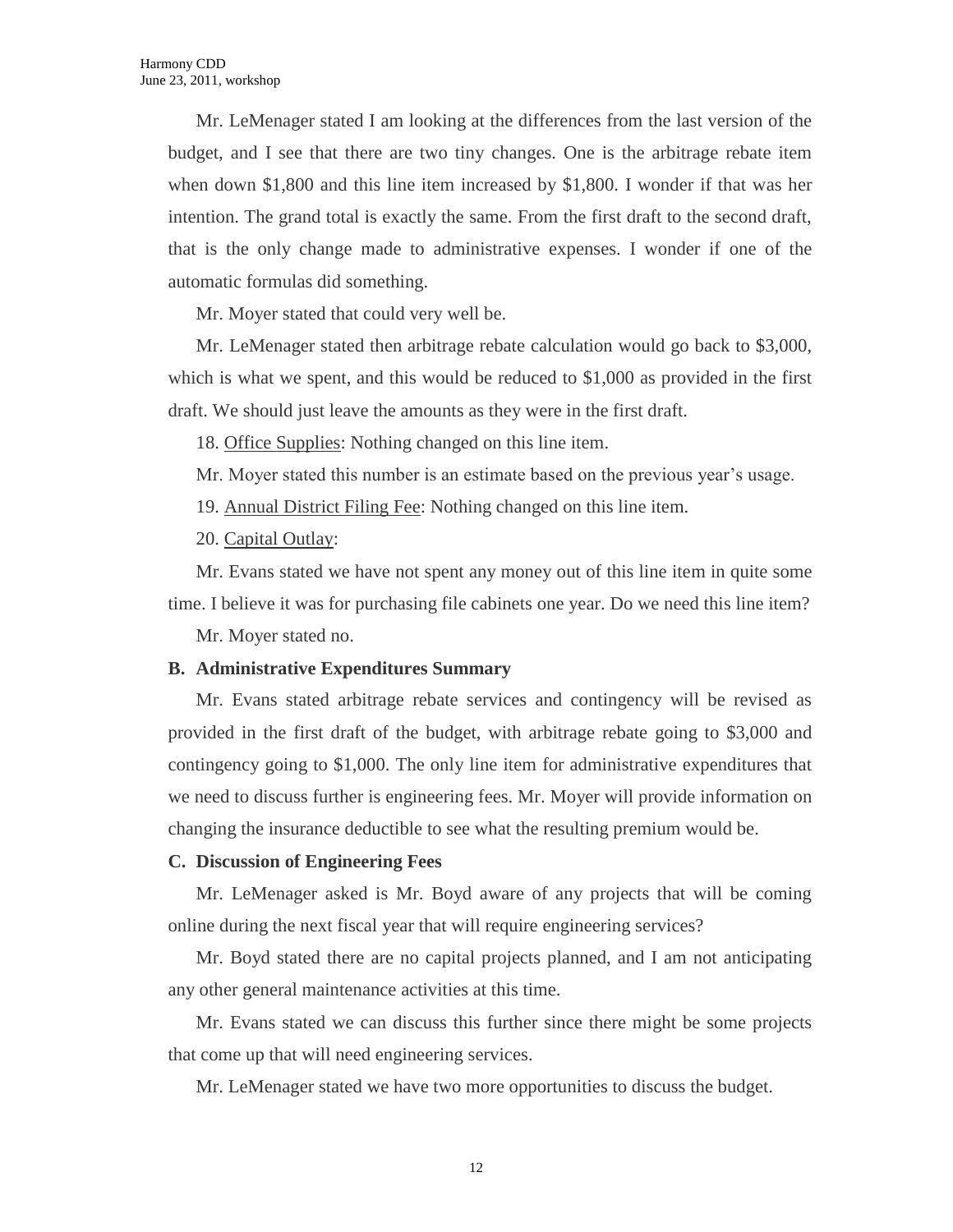#### **D. Field Expenditures**

1. Payroll – Salary: Nothing changed on this line item.

2. Payroll – Field Management: Nothing changed on this line item.

Mr. Walls asked do these payroll amounts go directly to the employees?

Mr. Moyer stated most of it will. There is an administrative overhead charge as well.

Mr. Berube asked do they receive it automatically or do we build in their increase? Is there an automatic pay increase for the staff?

Mr. Moyer stated not in the budget. For the assistant, there was an increase after his 90-day probationary period, which unfortunately took almost 90 days for that to become effective.

Mr. Berube stated if we are budgeting a 3.5% increase for our employees, I would like to make it automatic, provided their supervisors approve it, on their annual anniversary date, they should automatically receive that increase. It is not a large amount of money, but if we are paying it, they should be putting it aside and it should automatically happen. We should not have any hassle and should not have to track it down and go back and forth. On their anniversary date, that 3.5% increase should automatically be included in their paycheck. I think that is a decent policy.

Mr. Walls asked is that how it has worked? Technically, they are employees of Severn Trent, so Severn Trent sets their salary.

Mr. Moyer stated that is correct. Severn Trent has always been very responsive in that regard. If this Board is adding that money for those employees, they will do what we tell them to do relative to the increases for those employees.

Mr. Walls stated I support that.

3. Landscape – Refuse Removal:

Mr. Berube stated I thought we removed this from the Luke Brothers contract. Is there still some work they are doing within this line item?

Mr. Moyer stated there is still some refuse removal that is being done by Luke Brothers. Our staff performs the trash removal from trash cans.

Mr. Tome stated this is for landscape clippings and debris.

Mr. LeMenager stated we are projecting to spend zero for the rest of this fiscal year. What happened? We spent \$5,000 for the first half of the year but we are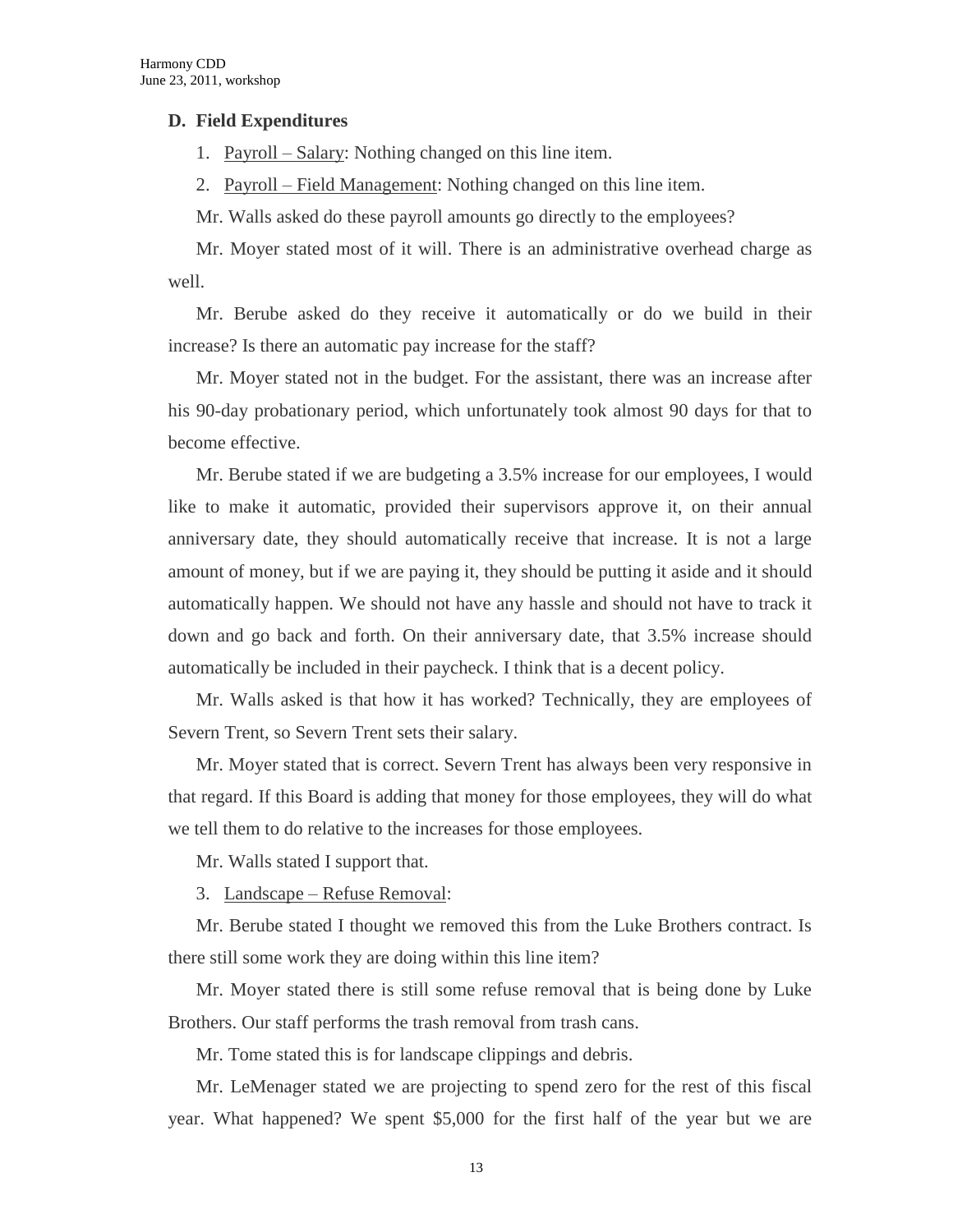anticipating spending zero the rest of the year, which coincides with the time when we hired the assistant field manager.

Mr. Moyer stated I will check on that.

Mr. Berube stated I thought this budget item ended when we hired the assistant field manager and removed it from their contract. There is nothing for this line item on their monthly invoices.

Mr. Walls stated the narrative indicates it is also for replacing damaged trash cans and things of that nature, so I presume that is what this budget item is for.

Mr. Tome stated Luke Brothers continued to remove trash for about two months after Mr. Rick Druckenmiller was hired, so there was a period of time we still paid them for trash removal. Once he started performing that service, then Luke Brothers stopped.

Mr. LeMenager stated I am not sure we should continue to budget for this line item.

Mr. Walls stated the narrative explains that this line item is also for supplies and replacing damaged trash cans. I do not know if the entire amount of this line item was originally intended to be for the contracted service by Luke Brothers.

Mr. Berube stated I would think we would put money for damaged trash cans into either Equipment or Parks and Facilities.

Mr. LeMenager stated we did repair those trash cans this year.

Mr. Moyer stated that is correct.

Mr. Evans stated we can revise the narrative. It references refuse removal but it includes more than hauling off trash.

Mr. Walls stated whether or not that is the right place for it, I do not know.

Mr. Berube stated we can leave it in that line item.

4. Landscape – Grounds: Nothing changed on this line item.

Mr. Berube asked why are we budgeting more money for fiscal year 2012 than we are projecting to spend this year?

Mr. LeMenager stated there are contingencies built in that we did not spend.

Mr. Moyer stated that is correct. The description in the narrative for almost all of these line items include Unscheduled Maintenance. Most of them are about \$2,000 or \$3,000, up to \$5,000. In total, there is \$26,730 in Unscheduled Maintenance.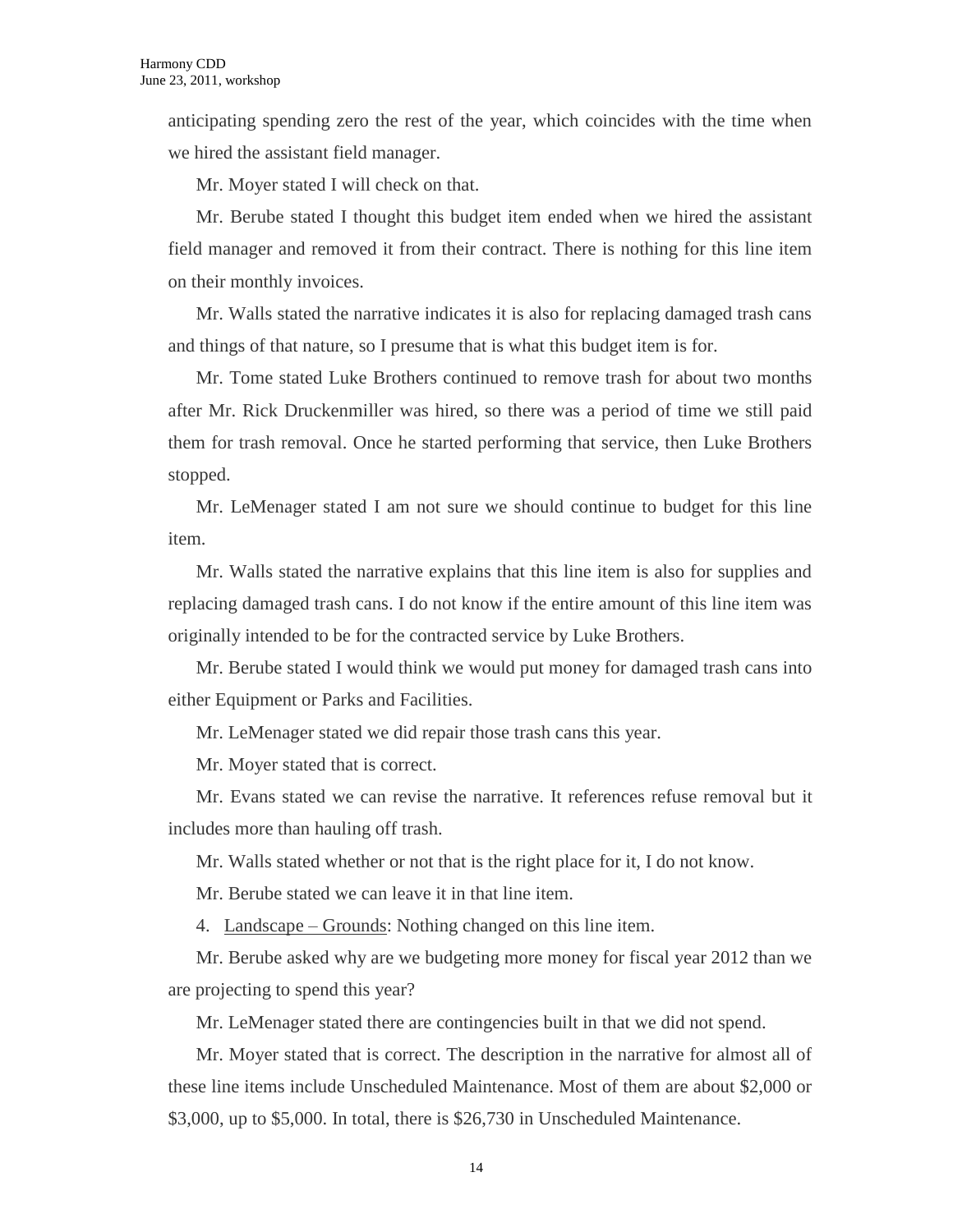Mr. Berube stated the reason I mentioned it is because we revised their contract last year and removed the annual increase.

Mr. Moyer stated that is correct.

Mr. Berube stated these are not for increases but just projections on what we might spend.

5. Landscape – Irrigation:

Mr. Haskett stated I was pleasantly surprised to see this line item was reduced rather than increased, although we did have some line breaks that we were told would not happen again. The fact still remains that the irrigation system has been stressed by all those pressure changes. What we are finding now is smaller cracks rather than big blow-outs of the whole system. The little cracks are seeping into the ground, so there is still a lot of wear and tear on the irrigation system. I would like the budget number to reflect what we spent for this year as a safeguard. History shows that we need to be prepared.

Mr. LeMenager stated that is correct, and we are looking at \$40,000 for this year. I think Mr. Haskett has a good point.

Mr. Evans stated I will go with Mr. Haskett's expertise. Should we change this to \$43,000 for the proposed 2012 budget amount?

Mr. Haskett stated yes.

Mr. Berube stated \$8,000 of that increase could potentially come from the engineering line item that we are saving from last year's numbers.

6. Landscape – Tree Trimming Services: Nothing changed on this line item.

- 7. Landscape Trees and Trimming: Nothing changed on this line item.
- 8. Landscape Turf Care: Nothing changed on this line item.
- 9. Landscape Shrub Care: Nothing changed on this line item.

10. Landscape – Miscellaneous Services: Nothing changed on this line item.

Mr. Walls stated I would like to see some sprucing up of the west entrance to make it look more like the east entrance. It is shoddy and ratty looking in places. There is \$10,000 in this line, which includes landscape updates. I would like to see some money put toward that entrance, but I do not know how much without getting proposals.

Mr. LeMenager stated I was going to raise that in the regular meeting tonight.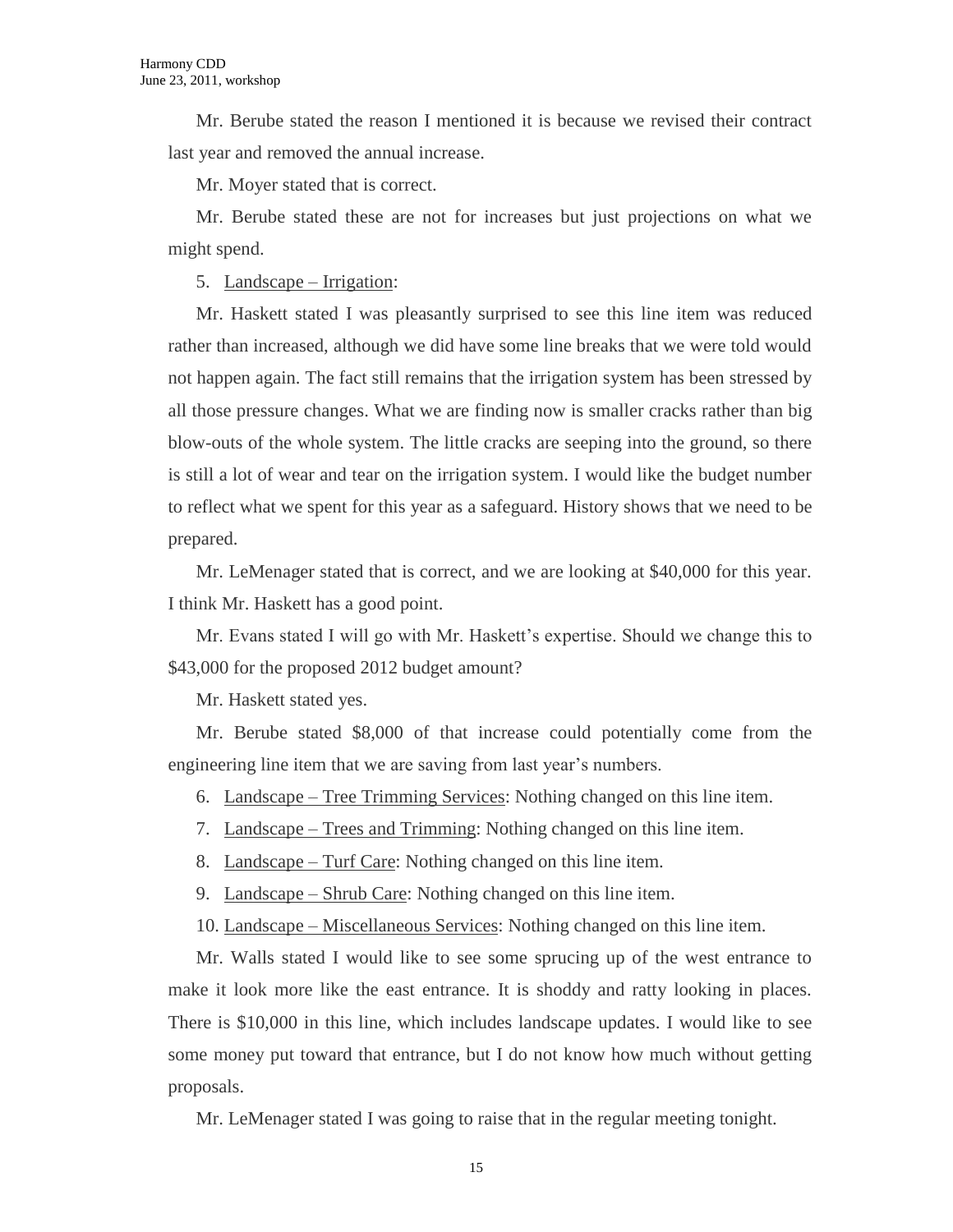Mr. Evans stated we still have money left in this year's budget to do that work this year.

Mr. LeMenager stated that would be nice to do it this year. The whole wildflower idea sounded great but I think what it has given us is one month of beautiful and 11 months of "wow." The first impression people have of Harmony is that this place cannot pay their bills.

Mr. Walls stated I am not talking just about the wildflower area, but the actual entrance itself. It needs some shrubs and sprucing up.

Mr. LeMenager stated I am in total agreement with you.

Mr. Evans stated this is the second driest spring on record.

Mr. LeMenager stated I understand, but that area looks really bad.

Mr. Evans stated our projected expenditures for this current fiscal year is about \$2,500 and we budgeted \$10,000, leaving about \$7,500. If we want to allocate to these project in this current fiscal year, we can do that. We can also anticipate that we will need to do some of this work in the next fiscal year and keep that line item at \$10,000.

Mr. Walls stated I am fine with that. Perhaps we can get a proposal worked up.

Ms. Kassel stated we can discuss this item further in our regular Board meeting.

11. Utility – General Electricity:

Mr. Evans stated our projection for this current fiscal year is \$32,000 but the proposed budget is for \$40,000.

Mr. Walls stated I received a notice from OUC that they are not going to seek a rate increase this year. I would be comfortable reducing that down to \$35,000.

12. Utility – Street Light Electricity: Nothing changed on this line item.

Mr. Moyer stated in the budget that was provided last month included one of the changes that I asked for, which was to increase the electricity back to \$385,000.

Mr. LeMenager asked is that a contracted amount?

Mr. Moyer stated yes.

Mr. Evans stated there is also a surcharge included in those street lighting agreements, and they have not yet implemented that surcharge.

Mr. Moyer stated that is correct. As I recall, the agreement entitles them to a 2% increase.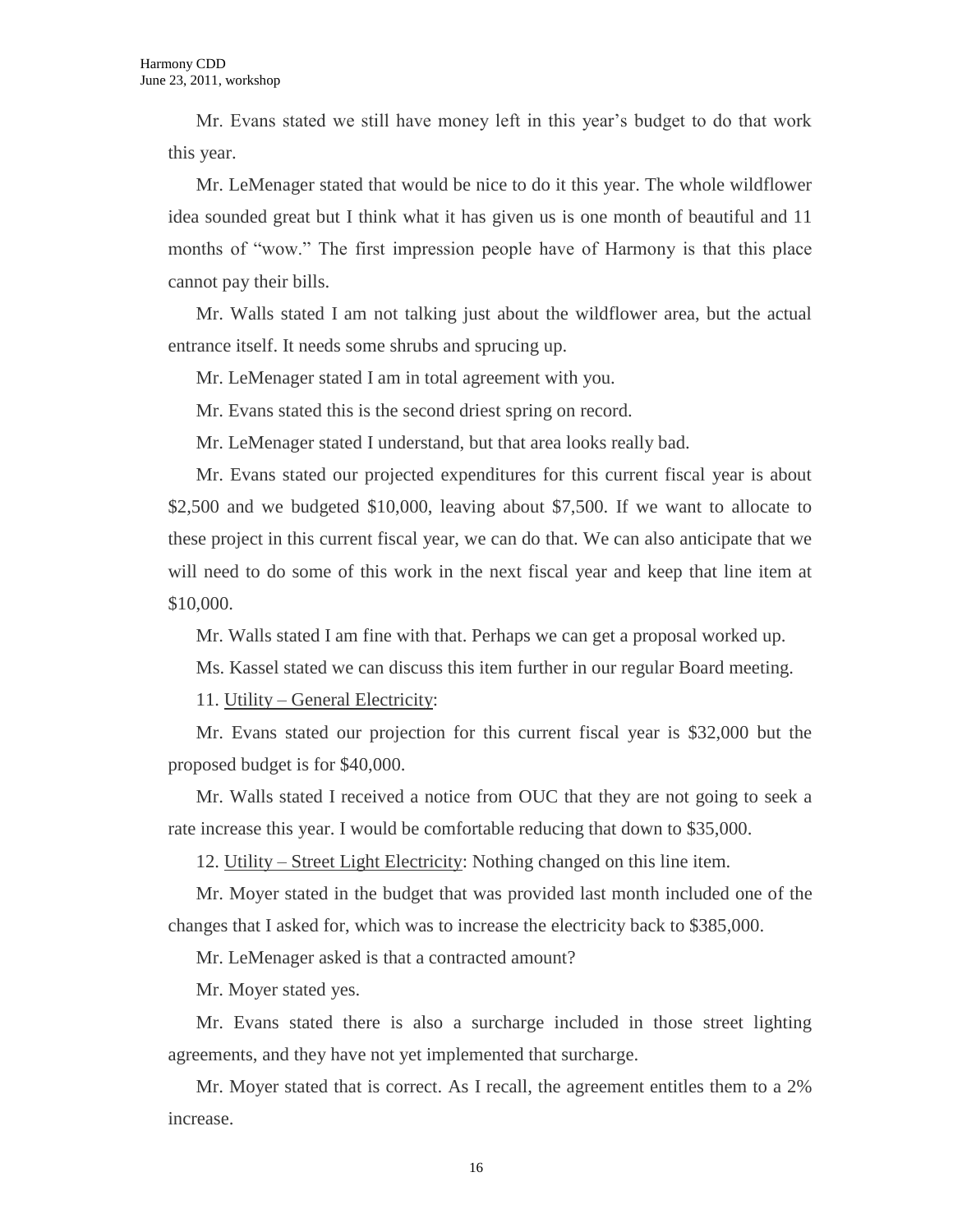Mr. Berube asked if we are keeping general electricity the same, why are we increasing the street lighting?

Mr. LeMenager stated that is by contract. We have a specific contract with OUC to provide the street lights, fixtures and the electricity.

Mr. Berube stated we just discussed that they have not implemented their surcharge.

Mr. Evans stated we need to account for it in the budget in case they do. We factored in what they were entitled to charge us, which I believe is 2%, so we always budget that 2% in case they charged it to us.

13. Utility – Water and Sewer: Nothing changed on this line item.

Mr. Haskett stated this includes the irrigation water. Between November and April, we had line breaks which accounts for most of the increase in actual expenditures. In the past couple months, we have used more water because of drought conditions.

Mr. Evans stated we have \$104,000 projected expenses for this current year based on these trends. Is it reasonable to assume that we will need that volume of water going forward?

Mr. Berube stated yes.

Mr. Evans asked is most of it attributable to line breaks or just a small portion? Is most of it for watering the landscaping?

Mr. Berube stated I reviewed the water bills very carefully. More of them have been trending down the past two months, which surprised me, but then I found out there were some zones that have been turned off for any number of reasons. Our last two months have had artificially low bills, but there are many months when they were artificially high because of leaks and breaks and various other things. Now that these zones are back on, I expect we will see higher bills going forward.

Mr. Haskett stated that is correct. I would keep the proposed figure of \$105,000 for next year. We are proposing additional landscaping and enhancements and will use more water next year.

Ms. Kassel stated if we think of the fact that there are now some cracks in the lines that are not going to be as bad as the breaks we had and that our irrigation system is aging so we might have more breaks, we might anticipate more leakage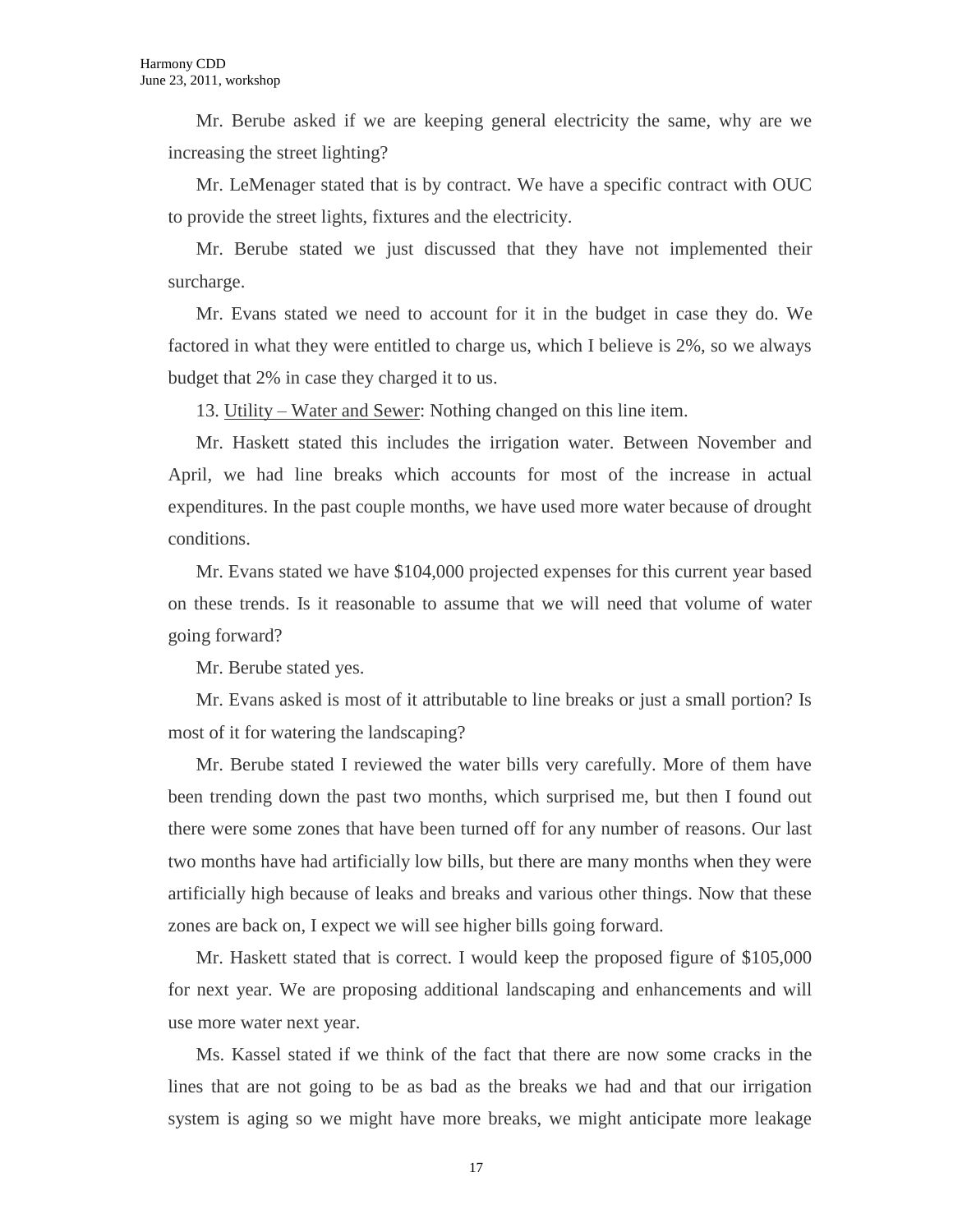and, therefore, more water costs. In addition, if weather trends continue the way they are—Florida is one of the areas that the United Nations has forecast to become drier, not wetter—then we may see a trend needing to irrigate more because our weather patterns are such that they are not providing the rain we need to maintain our landscape.

Mr. Berube stated part of this also includes a 4.5% increase that we have been charged from Toho Water Authority. All of our base charges increased and our usage charges per gallon increased. There are other factors involved in this line item, but I would feel much more comfortable leaving it at \$105,000.

Mr. LeMenager stated in 2007, we spent \$143,000, so the money we spent on the water control system was money well spent. That is something we should consider investing in even further.

14. Operations and Maintenance – Lake and Wetland:

Ms. Kassel stated if we are considering installing more plantings, this line item needs to reflect that but it does not currently.

Mr. LeMenager stated that would not be under this contract line item.

Ms. Kassel stated it should be the same line item; however, we can include unscheduled maintenance, just like we did for all the landscaping items.

Mr. Walls stated it includes \$3,000 for unscheduled maintenance.

Mr. Evans stated at our last meeting, we requested Bio-Tech to provide a proposal based on some of these linear feet of the ponds.

Mr. Golgowski stated they provided a proposal for 500 linear feet at a cost of \$1,795.

Mr. Berube stated that averages to just under \$4 per linear foot.

Mr. Evans stated Mr. Golgowski also looked at the linear footage of the ponds.

Mr. Berube stated we thought about doing Long Pond, which is 4,080 feet and there is probably as much as 500 feet that already has a good amount of cannas and other plants growing there, which may not need to be touched. If we are going to plant 3,500 feet at \$4 per foot, it is about \$14,000 to install plantings on that one pond.

Ms. Kassel stated that would be if we did the entire pond at one time and at that planting density.

Mr. Berube stated if we are going to do one, we ought to do that pond since it is the most visible one we have. The developer has put in some openings through the woods to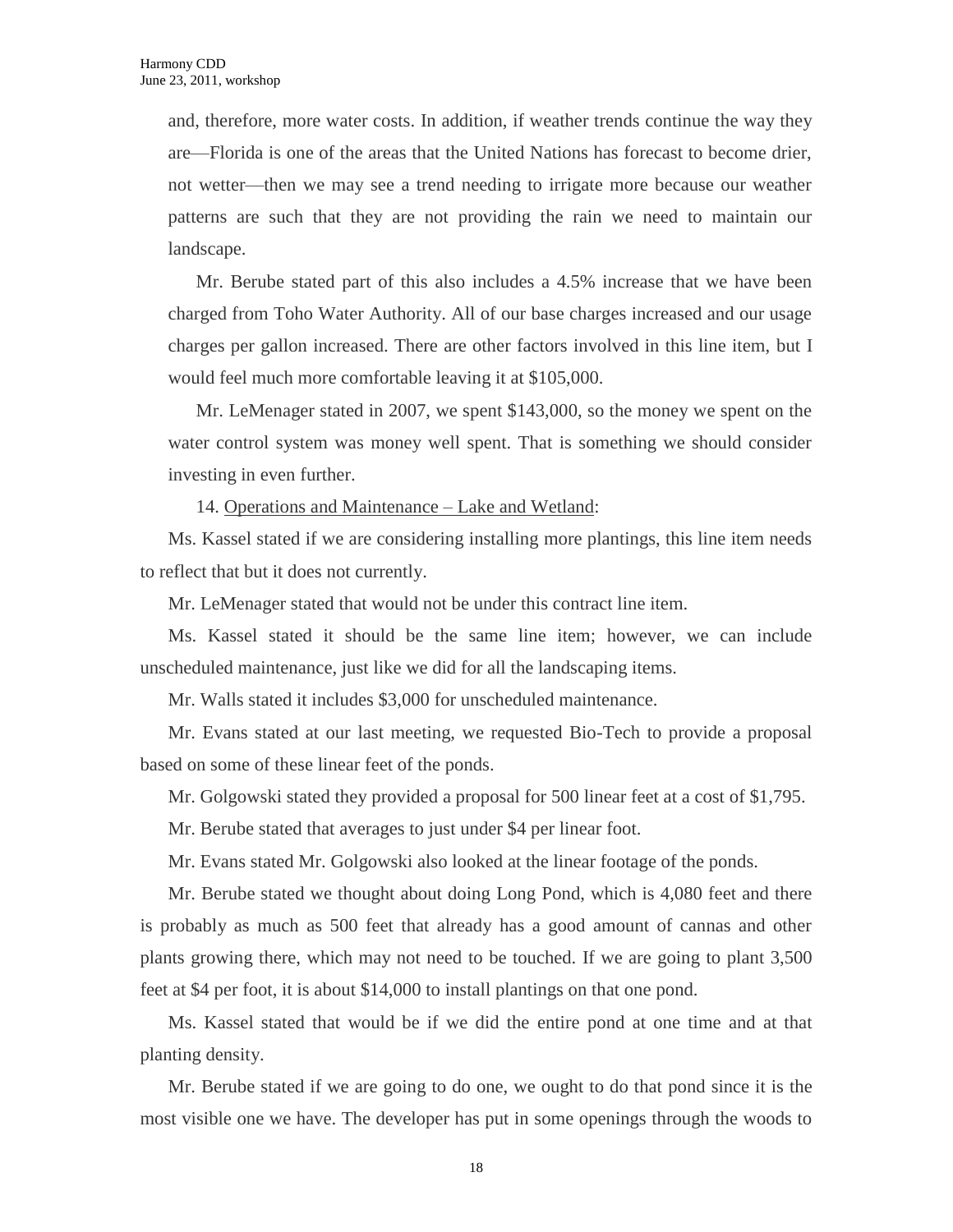show the pond behind it for safety reasons. If we are going to have a showpiece, I think that is the one. Did Biosphere provide an estimate for installing plantings?

Mr. Golgowski stated yes, but it is not an equal comparison. Biosphere's proposal was \$1,480 for 500 linear feet.

Mr. Berube stated that is just under \$3 per linear foot.

Mr. Evans stated the range is about \$15,000 for that one pond if we do the whole pond at one time.

Mr. Berube stated I think it is wise to do the whole pond at one time because there are changes that will need to be made in the way it is mowed and other reasons.

Ms. Kassel stated we discussed that you do want some open areas. You do not want the whole pond edge to be inaccessible. You want to be able to get a boat in there and some wildlife likes to drink from open areas. If we were to do perhaps 1,500 feet, that might suffice depending on the specific areas that were chosen and what areas were chosen to be left open.

Mr. Berube stated the reason I left out 500 feet was because there are a number of areas that have grown in heavily and other areas are fairly sparse. The actual count is 4,080 linear feet around the pond. Some of it we simply will not want to plant, but that is why I suggested 3,500 feet.

Mr. Evans asked do you want to do that this summer or include it in the budget for next year?

Ms. Kassel stated I think the spring is the best time to do this work.

Mr. Golgowski stated you could do it before the end of the fiscal year.

Mr. Evans stated we have the funds to do the work now if we choose to. I think we are in agreement that we want to do something. Is this something we want to do over a period of two years? Do we want to do one of the ponds now while we have the funds? Do we want to budget for another series of ponds for next fiscal year?

Mr. Berube stated I think we have \$15,000 in the current year budget for that plan. We could do Long Pond toward the end of the fiscal year and then budget \$15,000 for next year to do more plantings. All the other ponds are significantly smaller than Lakeshore Park. There are only six other ponds that the District owns. If we spend \$15,000 this year and \$15,000 next year, then we will have all our ponds planted.

Mr. Walls stated now is not the right time of year to install those plantings.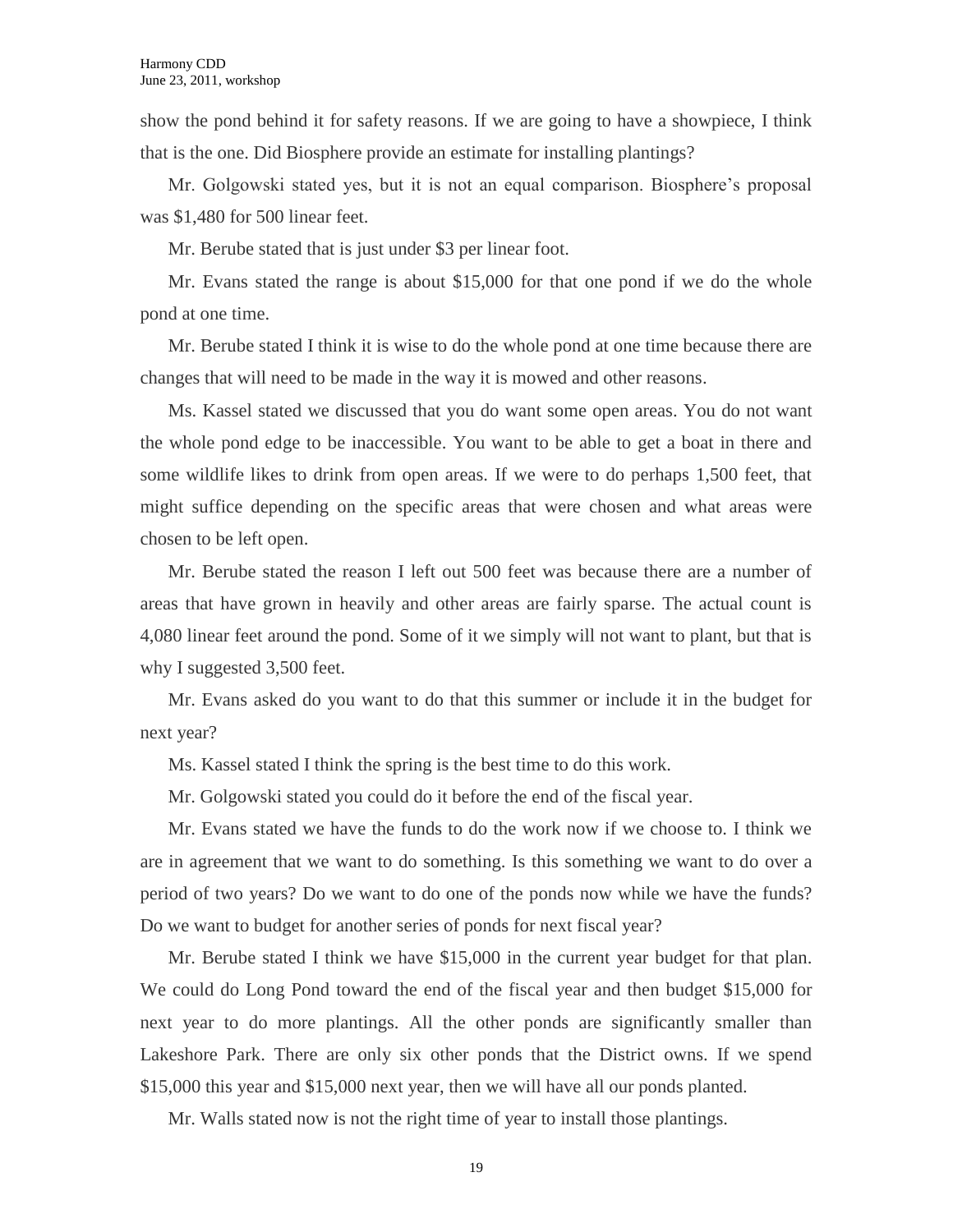Mr. Golgowski stated it can still be done before the end of the fiscal year. When it rains, the pond levels change so much.

Mr. Berube stated these are tropical plants, anyway, so the heat should not burn them.

Mr. Evans stated if it starts to rain soon, you could plant these in August and perform the work in this fiscal year. We can discuss at the Board meeting tonight what we want to do for this fiscal year, and then we can include money in the budget for the next fiscal year, with the assumption that this year's plantings will be successful. We can increase the proposed budget for 2012 to \$35,000 to include those plantings.

Mr. LeMenager stated we used to spend over \$30,000 just on the contracted services. I find myself not in agreement in spending a lot of money trying to make our ponds look like Celebration when all we need to do is wait a number of years and then they will; otherwise, we are trying to achieve something artificially. We have already planted thousands of plants already but we need to give them time to grow. I support enhancing Lakeshore Park to make it more of a showpiece, but I do not necessarily support spending money on the rest of the ponds. We just need to wait for nature and it will take a while.

Mr. Berube stated some of Lakeshore Park is growing in now because of the plantings we installed this year. We are not bound to spend the money if we budget for it.

Mr. Walls stated \$35,000 will probably only cover Lakeshore Park.

Ms. Kassel stated that is only if we decide to do the entire linear circumference and if we decide to do it at that planting density.

Mr. Walls stated that is correct.

Ms. Kassel stated right now we are just discussing our options, including providing this extra money in the event we want to do that additional work. If we decide we do not want to do the work, we will just have that extra money in our account.

Mr. Evans stated it may be that after we do Lakeshore Park this fiscal year, we might decide that the other six ponds we can plant them with the excess that we are forecasting for the next fiscal year. There are certain economies of scale in doing the work all at once, and it will take time for the plants to fill in.

Mr. Golgowski stated there are a couple ponds, one in a field all by itself and another one on the golf course, with no activity and no problems. They are sparsely planted now, and at some point, those will be grown in.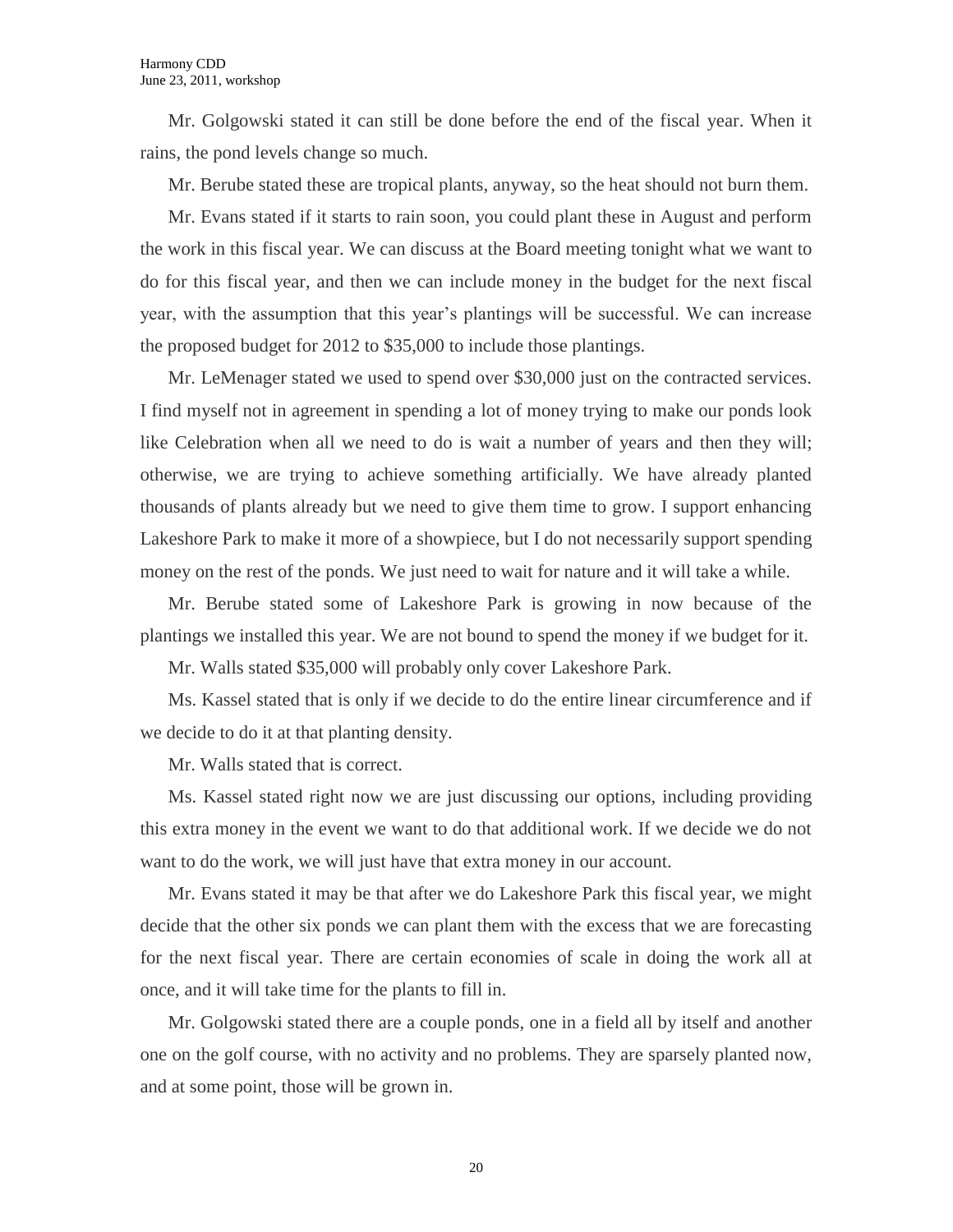Ms. Kassel stated I had a question at the last meeting related to what has already been planted. What has the density been and what has it gotten to now? I would like to have an idea of how quickly things will fill in.

Mr. Golgowski stated the density of the pond near this facility, the cannas were installed with two-foot centers, and now they are bumper to bumper. Those were planted about a year ago.

Mr. Berube stated it looks very pretty.

Mr. Moyer stated cannas are very good and they grow and fill in quickly.

Ms. Kassel stated that was a low density planting, two feet on center. In a year or two, it has really filled in. It is possible that we may be able to get away with a lower density and still achieve a benefit in a short period of time without spending quite as much money.

Mr. Berube stated if all this goes as planned, we ought to be able to reduce our monthly outlay for chemical treatments, as well.

Ms. Kassel stated that is a matter of having a contract that will reflect the proper treatment.

Mr. Berube stated I understand, and we are not there yet.

Mr. Moyer stated do not be totally misled. Even with all those beautiful pictures of Celebration, they still spend a lot of money on aquatic weed control.

Mr. Evans stated we will increase this to \$35,000 with the increase going to unscheduled maintenance for additional plantings.

15. Operations and Maintenance – Telephone:

Mr. Haskett stated I provided a proposal for a change in the cell phone service provider. The minutes were outweighing the contract, which is 700 minutes. Mr. Thomas Belieff uses his about 800 minutes each month, and Mr. Druckenmiller uses his about 700 minutes per month. We looked at a plan for 1,400 minutes with data capabilities for an additional \$80 per month, which will reduce the amount of overages we have been experiencing. It will provide Mr. Druckenmiller with a smart phone and a data plan. As an assistant dockmaster on certain days, the District office emails the boat reservations to Mr. Belieff and they will then be able to email them to Mr. Druckenmiller. Part of this line item is also for the two swimming pools to be able to access the online card access system remotely. The District office will also be able to access them through a remote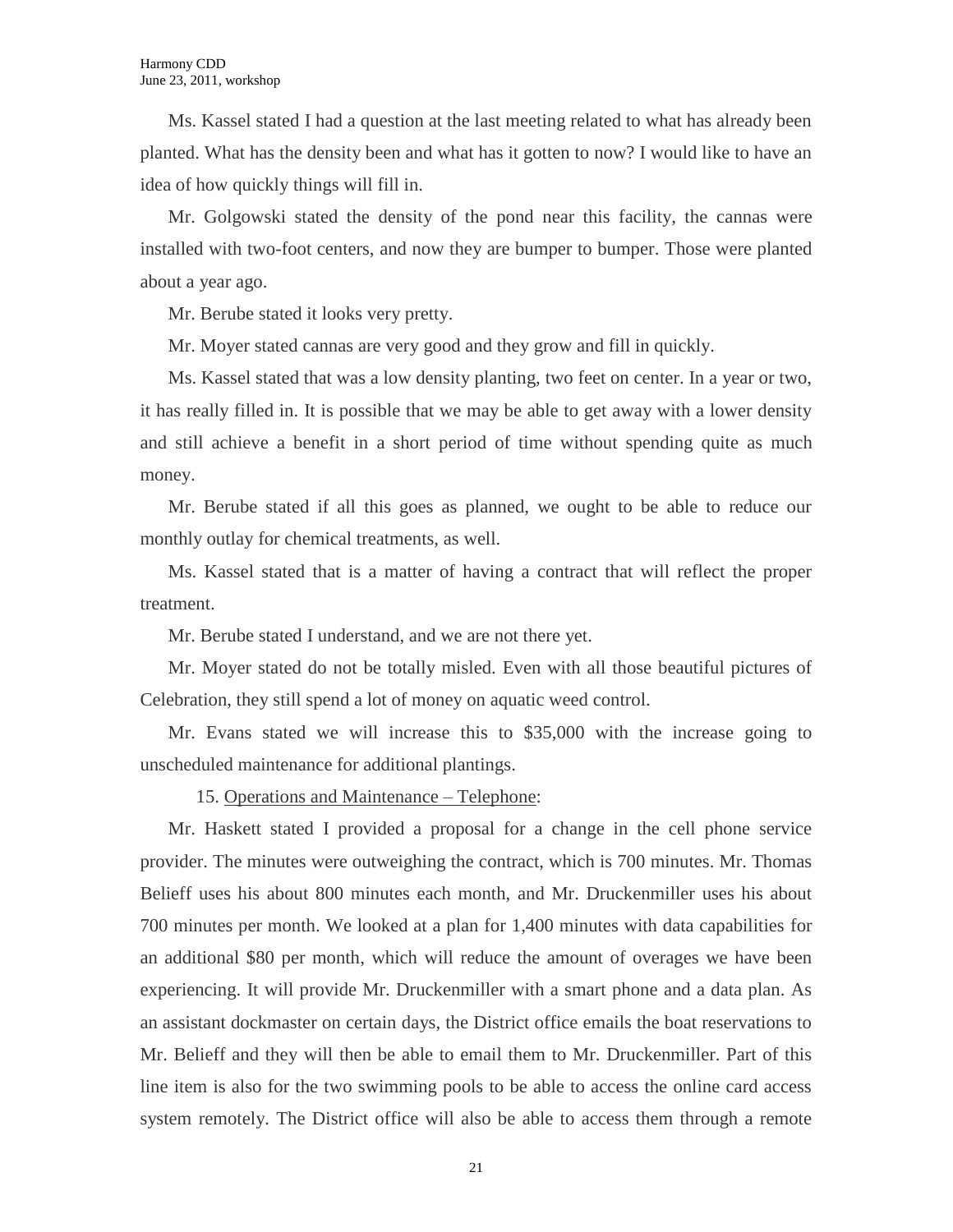server on the internet, which eliminates the need for a separate laptop. It is all automated and no one will need to go to the physical access card location to upload information because it is all done online.

Mr. Walls asked how much is that access?

Ms. Kassel stated it looks to be \$3,500.

Mr. Haskett stated that is for the data access.

Mr. Walls asked what is the cost to install the lines to the access readers?

Mr. Haskett stated zero; BrightHouse is not charging to install the lines.

Ms. Kassel stated it looks like that is \$300 per month. With the extra \$80 for the new cell phone plan and the \$4,000 we already have budgeted along with the \$8,000 you are proposing, it looks to be \$3,300 to \$3,400 for these new lines to the pools.

Mr. Haskett stated it is about \$3,000 annually for the cell phone data plans.

Mr. Berube asked what kind of line is being installed?

Mr. Haskett stated it is an internet line.

Mr. Berube stated so it is high-speed access with a router.

Mr. Haskett stated that is correct.

Ms. Kassel asked why is that \$250 per month?

Mr. Haskett stated there are two different locations at \$125 per month.

Mr. Berube asked will we be able to tie in the cameras on those lines?

Mr. Haskett stated yes.

Mr. Berube asked will they be live all the time?

Mr. Haskett stated yes.

Mr. Berube stated on the cell phones, I do not remember us going over our minutes.

Mr. Haskett stated we are not yet but we are close each month and we accumulated minutes when there was just one employee.

Mr. LeMenager stated what he is saying is, we are living off the rollover minutes and after 12 months, there are no more rollover minutes and we will start paying more money each month.

Mr. Haskett stated that is correct.

Mr. Berube asked does the third phone figure into the rollover minutes?

Mr. Haskett stated that phone rarely has any minutes. It is provided to boat users if they do not have their own phone.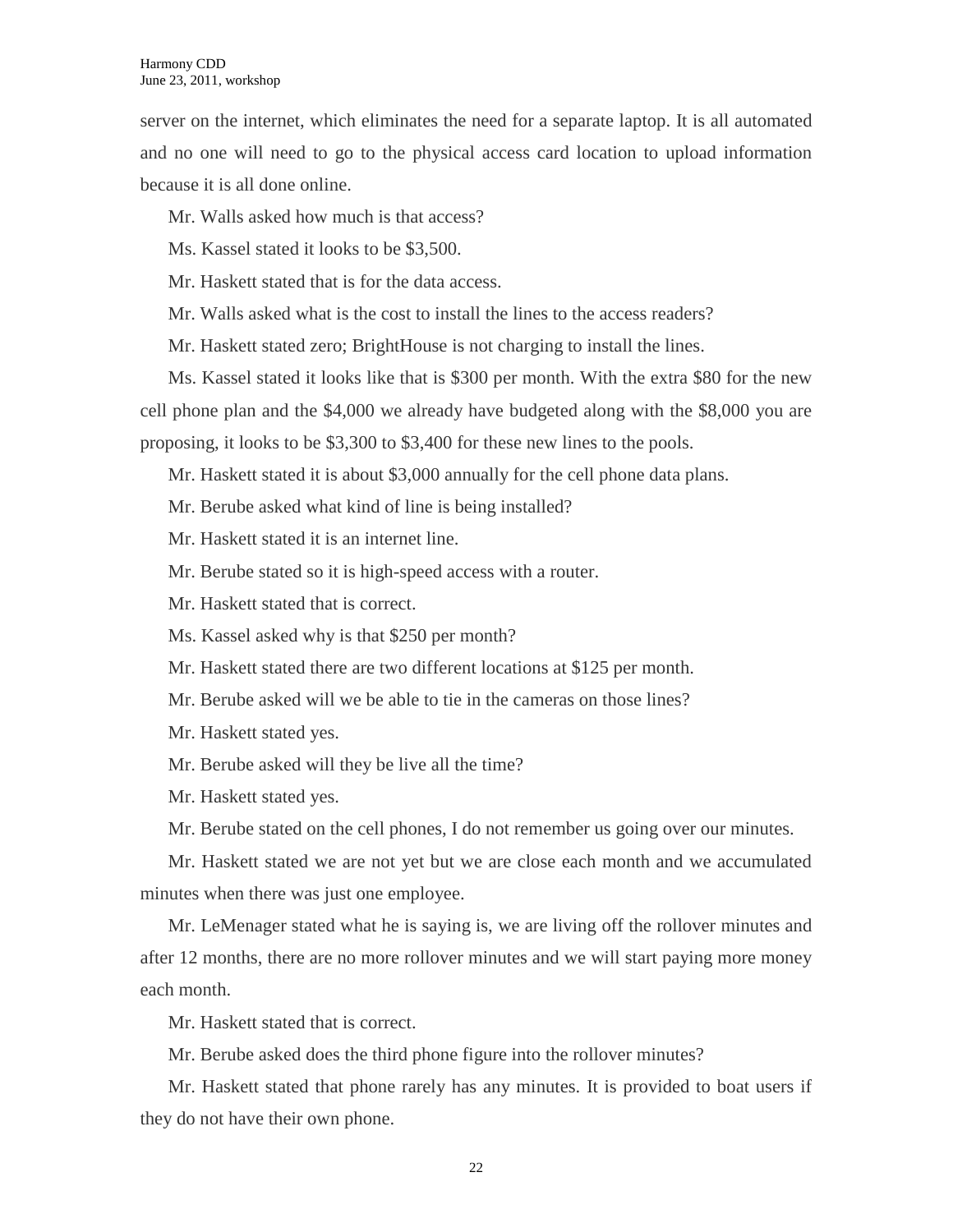Mr. Berube stated that phone is not a cost, but it is providing additional minutes in addition to the other two phones.

Mr. Haskett stated that is correct.

Mr. Berube asked if we implement the changes that you are suggesting, will we continue to keep the third phone?

Mr. Haskett stated yes unless you change the policy that boat users do not need to have phone access with the dockmaster.

Mr. Berube stated I think the vast majority of people have their own phone.

Mr. Haskett stated I agree.

Mr. Berube stated I am not sure we need to be providing them with a phone. It is a minimal amount of money, and communication is important out on the boat. We should just tell boaters to bring their own phone. One of these days, someone will more than likely drop the phone into the water and then we will not have it anyway, so we will need to decide if we want to pay the early termination fee or if we will bill the boater.

Mr. Haskett stated eliminating the third phone will remove \$9.99 from the bills each month.

Mr. LeMenager stated for that amount of money, it is worth it to keep it.

Mr. Evans stated we will increase this line item to Mr. Haskett's proposal.

16. Operations and Maintenance – Common Area: Nothing changed on this line item.

Mr. Haskett stated this line item covers work efforts that Mr. Druckenmiller performs.

Mr. Berube stated this is where some of the money for the field manager was plugged into, which is why we went from \$3,000 to \$18,000. I think we need to keep the amount where it is because Mr. Druckenmiller is doing a lot of work and we need these funds available for his projects.

Mr. LeMenager stated I thought we discussed setting up some things for power washing, but it has not happened yet.

Mr. Haskett stated we purchased a power washing and he is using it today.

Mr. LeMenager stated some of the sidewalks in the parks are looking bad.

Mr. Evans stated we will leave this item at the proposed figure.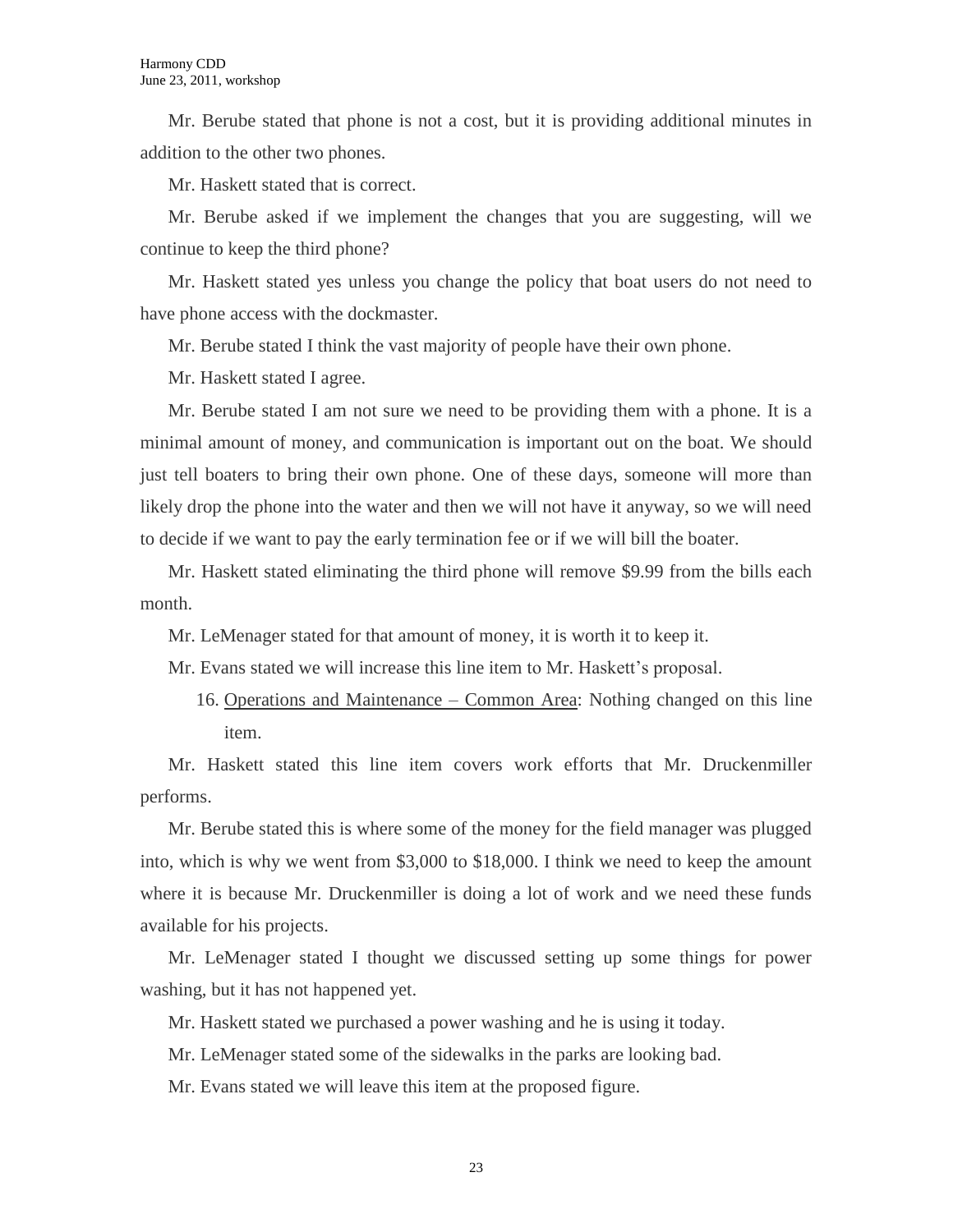17. Operations and Maintenance – Equipment:

Mr. Berube stated the majority of expenses in this line item is related to the boats. This year we purchased two motors for boats and all the miscellaneous repairs, and we are still projected to spend half of what we budgeted. I anticipate next year will have similar expenses with the boats.

Ms. Kassel stated perhaps we can reduce this to \$15,000.

Mr. Berube stated we also have a mule and a golf cart that need to be maintained in a budget line item, and I think they are considered equipment within our budget.

Mr. Haskett stated that is correct.

Mr. Berube stated I am happy to provide my assistance with the golf cart and the mule, similar to what I provide for the boats. The mule is still under warranty and all we pay for is tires and oil changes. I would be comfortable reducing this line item to \$14,000.

Mr. Evans stated I suggest \$15,000 because the math is a little easier.

18. Operations and Maintenance – Pools:

Mr. Haskett stated we did some work on the pool last year but the tiles need to be replaced and refinished. I received some proposals in the past few months ranging from \$29,000 to \$37,000. We need to keep at least \$30,000 to refinish the pools either in this fiscal year or next fiscal year. We originally thought it would be \$20,000 and included that in this year's budget.

Mr. Berube stated we included \$20,000 and the rest of our expenditures stayed within budget, so we could schedule that work into this fiscal year.

Mr. LeMenager stated realistically we are looking to perform this work next fiscal year because we are not going to want to close the pool during the summer.

Mr. Haskett stated we are planning to schedule the work in October because that is the only heated pool we have.

Mr. Evans asked so do we need to increase this line item to \$65,000? Mr. Haskett estimated \$20,000 for this work, which resulted in the \$45,000 proposed for 2012.

Mr. Berube stated we will have spent \$33,000 this year and we budgeted \$58,000, so we should have \$25,000 leftover this year.

Ms. Kassel stated but the work will not be performed until next fiscal year.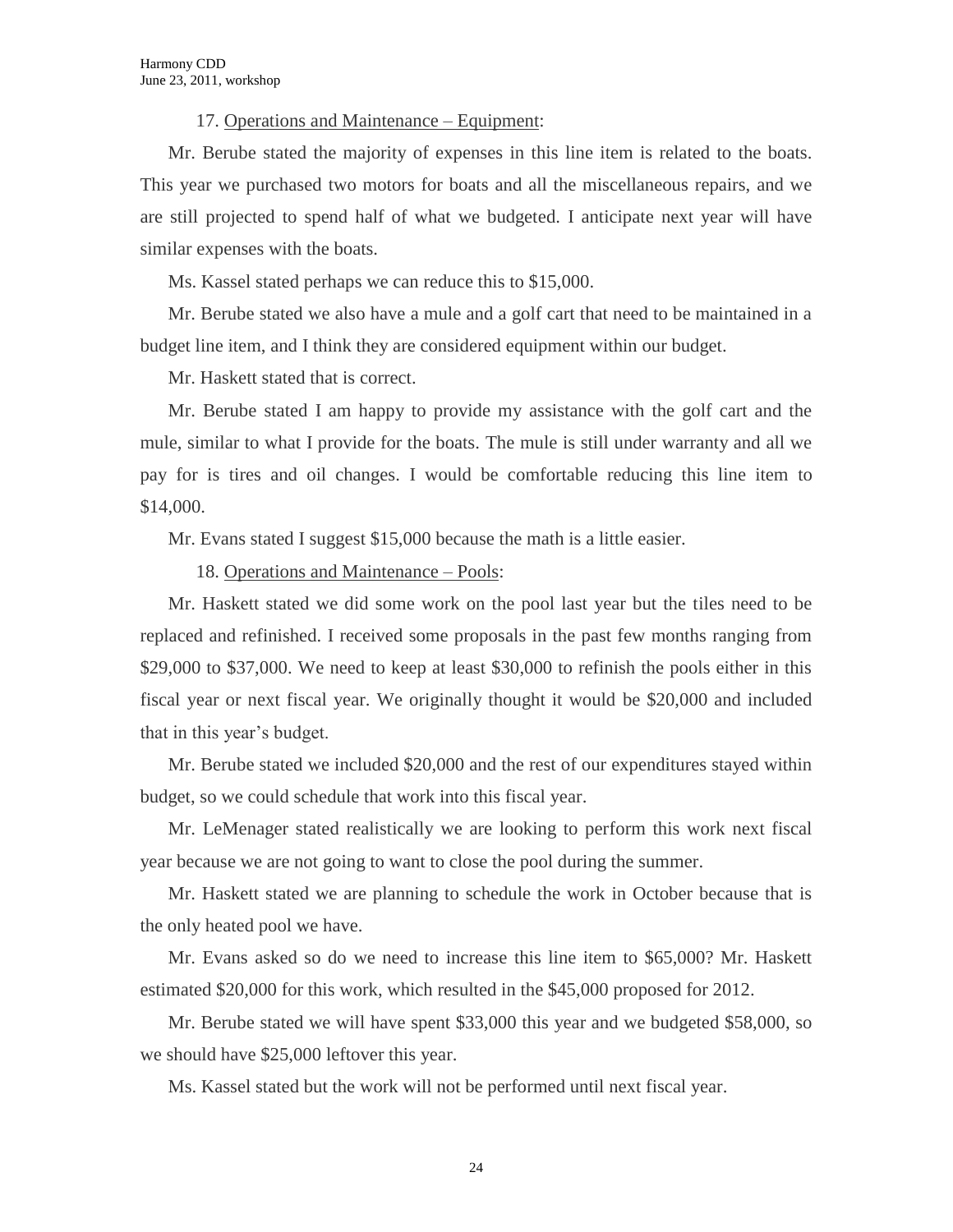Mr. Evans stated for normal maintenance, we spend about \$30,000 or \$33,000 annually. If we add \$30,000 for this refinishing project, we really should budget \$60,000 for next year.

Mr. LeMenager stated historically we have spent \$47,000, \$44,000, \$40,000 and this year is unusually low.

Ms. Kassel stated last year we had that unusual repair of \$16,000 for those heater coils.

Mr. LeMenager stated that is true.

Mr. Haskett stated I am looking at the narrative that breaks down the total budget amount for this line item, which does not include any carryover of surplus budget.

Mr. LeMenager stated no matter what we do for the pools, they always end up costing us more than we planned.

Ms. Kassel asked will \$65,000 be enough?

Mr. Walls stated I think we need to add \$30,000 to the proposed budget for this refinishing work.

Mr. Berube asked is this to refinish the interior of the pool as well as replace the tile?

Mr. Haskett stated yes.

Mr. Berube stated this year we repaired the pavers and there are still some openings on the bottom of the palm trees.

Mr. Haskett stated that has all been typical maintenance. The only major expense that I can see immediately coming out of this year's budget is computers for the two pools and the water feature to convert them to being chemically fed. I have a proposal for \$2,400 each to bring them up to Code.

Mr. Berube stated we are looking at another \$7,400 in addition to \$37,000, which is the higher proposal for refinishing the pool, so we need to add \$44,000.

Mr. Evans stated that brings our total for this line item to \$75,000.

Mr. Berube stated the chemical feed conversion will happen in this fiscal year, so we can reduce that \$75,000 to \$70,000.

19. Operations and Maintenance – Roads and Alleyways:

Mr. Boyd stated this budget item is for miscellaneous repairs that might need to be done as far as regular maintenance and is based on the reserve study we provided last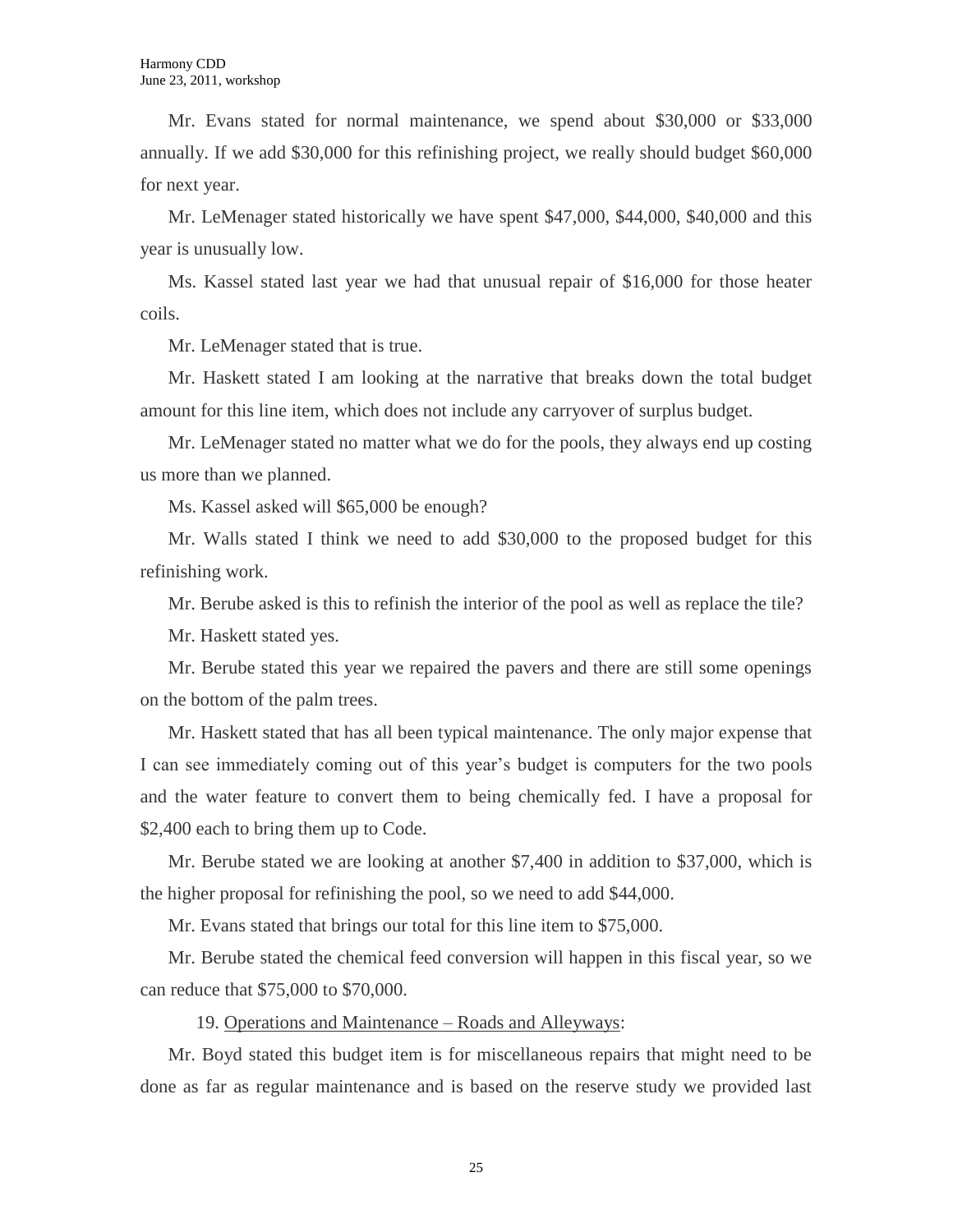year. I am not aware of any repair items for the roads or alleys that have been brought to my attention.

Mr. Walls asked what is the replacement period on those?

Mr. Boyd stated 25 years for the alleys. The county owns and maintains the roadways.

Mr. Walls asked do you think the alleys will last 25 years?

Mr. Boyd stated that is what we are projecting at the current time. Most of the alleys are six years old, and we anticipate every ten years they will need some degree of repair. We anticipate every 25 years they will need to be milled and overlaid with asphalt.

Mr. Evans stated we are not envisioning many road or alley repairs, so we could reduce this from \$3,000 to \$1,000.

20. Operations and Maintenance – Sidewalks: Nothing changed on this line item.

Mr. Evans stated we have undergone a major sidewalk repair program and repaired the sidewalks last year. Can we do the same as we did with roads and alleys and reduce that to \$1,000?

Mr. LeMenager stated sidewalk maintenance is a never-ending battle. There are some areas where the grinding is so extreme that you almost need to replace the panels. We definitely need some work done.

Mr. Berube stated as the street trees grow, the roots push up sidewalks and get into irrigation lines.

Mr. LeMenager stated I think the amount of repairs next year will surprise. I would like to keep it where it is.

21. Operations and Maintenance – Parks and Facilities:

Mr. Haskett stated I would like to increase this to \$8,500 because we have repaired some park facilities, including the Lakeshore Park restrooms. Doors need to be replaced and other improvements need to be done to the Lakeshore Park facilities since it has higher use than other areas. That is work we can do with our District staff and we will just incur material costs.

Mr. Berube asked does this include painting?

Mr. Haskett stated yes.

Mr. Berube asked can we do without the vented doors?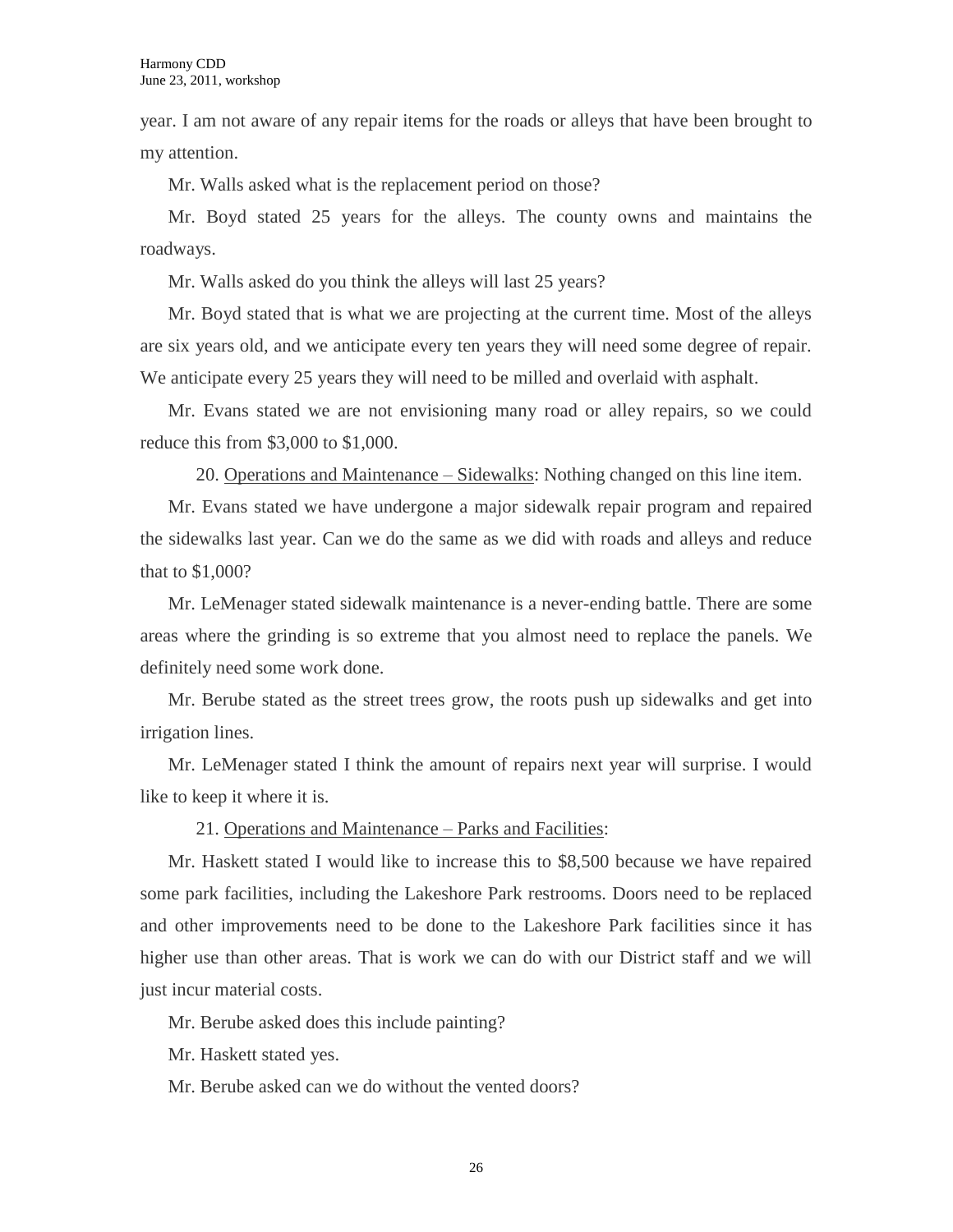Mr. Haskett stated yes, we have noticed with all of them, even on golf course property, that they retain water and cause maintenance problems.

22. Operations and Maintenance – Hardscape Cleaning: Nothing changed on this line item.

Mr. Berube stated if we now have a pressure washer, we might be able to reduce this item.

Mr. Haskett stated Ledesma pressure washes the fence running alongside U.S. 192 at \$2,800 twice a year, which accounts for the \$6,000 I recommend for next year's budget for that work. I do not think it is feasible to have a District employee out there pressure washing that fence for a week and a half.

Mr. LeMenager stated historically we have spent between \$5,000 and \$9,500 on this budget item. Perhaps the projection is unrealistic since they have not done that work yet.

Mr. Haskett stated they are doing that work this week.

23. Operations and Maintenance – Contingency: Nothing changed on this line item.

Mr. Haskett stated I included a number that I felt was reasonable for other items that need repair or replacement. The drinking fountains are starting to rust and degrade so I am scheduling the gradual replacement of those.

Mr. LeMenager stated I think that is also the accountant's plug number so that the grand total equals \$1,513,027. She has to back into one of the budget lines to get everything to total.

Mr. Moyer stated that is correct.

Mr. Berube asked is there a different style of fountain available?

Mr. Haskett stated yes, we have not been pleased with the performance of our current fountains.

Mr. Berube stated the new doggie pots look nice. They are not aluminum and they are not black, but it is a nice change.

24. Operations and Maintenance – Security Enhancements:

Mr. Moyer stated this is a number that I chose because we are spending a fair amount of money on security enhancements in this fiscal year. The original budget was \$30,000 and I reduced it to \$10,000, but it is open for discussion.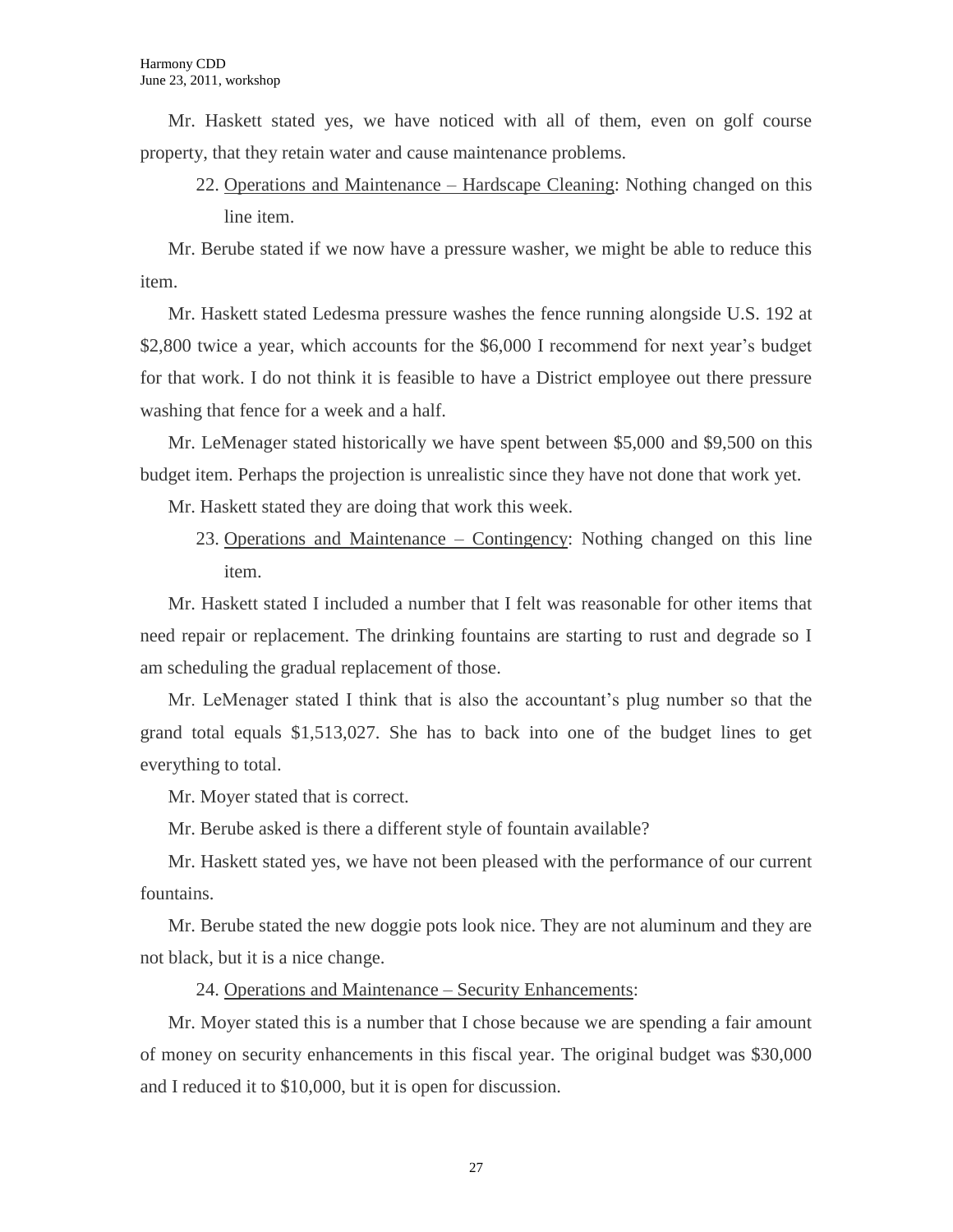Mr. Haskett stated I was thinking of putting all our expenses related to the security gates in this line item.

Mr. LeMenager stated it gives us a better idea of what it costs us to do. That is a very good idea.

Mr. Moyer stated one phone bill will still be coded to Telephone for those lines.

Mr. Haskett stated it is a separate bill from BrightHouse so we will receive it on a separate bill and it could be coded for this line item.

Mr. Moyer stated that will work as long as it is a separate bill.

Ms. Kassel stated it is a different vendor, so hopefully that will remind the person coding the invoices. I think we should leave this at \$10,000. We keep having things come up that we did not count on, like the printer for the access cards and the access integration.

Mr. Berube stated that was included in the original \$30,000 proposal.

Ms. Kassel stated we did not think about paying \$250 per month for internet access. I would rather have more of a cushion than less. You could reduce this to \$5,000, but I think we need something in this line item.

Mr. Berube stated I support \$5,000.

Mr. Walls asked does it include the phone?

Ms. Kassel stated no, that is \$3,000.

Mr. Evans stated that was added to the Telephone line item.

Ms. Kassel stated we are talking about lowering the Telephone item back to \$4,000 or whether we are going to add it to this number.

Mr. Berube stated it is already built in and we can shift the line items later once we include everything.

Mr. LeMenager stated assuming that our goal is to have no increases in assessments, other than Mr. Haskett's items, we are reducing budget line items. Perhaps we have too much in contingency at this point. It is fine to have more money in some line items that we are unsure about.

25. Operations and Maintenance – Capital Outlay:

Mr. Haskett stated the Americans with Disabilities Act (ADA) is now requiring by March 15, 2012, wheelchair or handicapped accessibility to all of our pools. That means we need to install, at a minimum, chair lifts at both pools.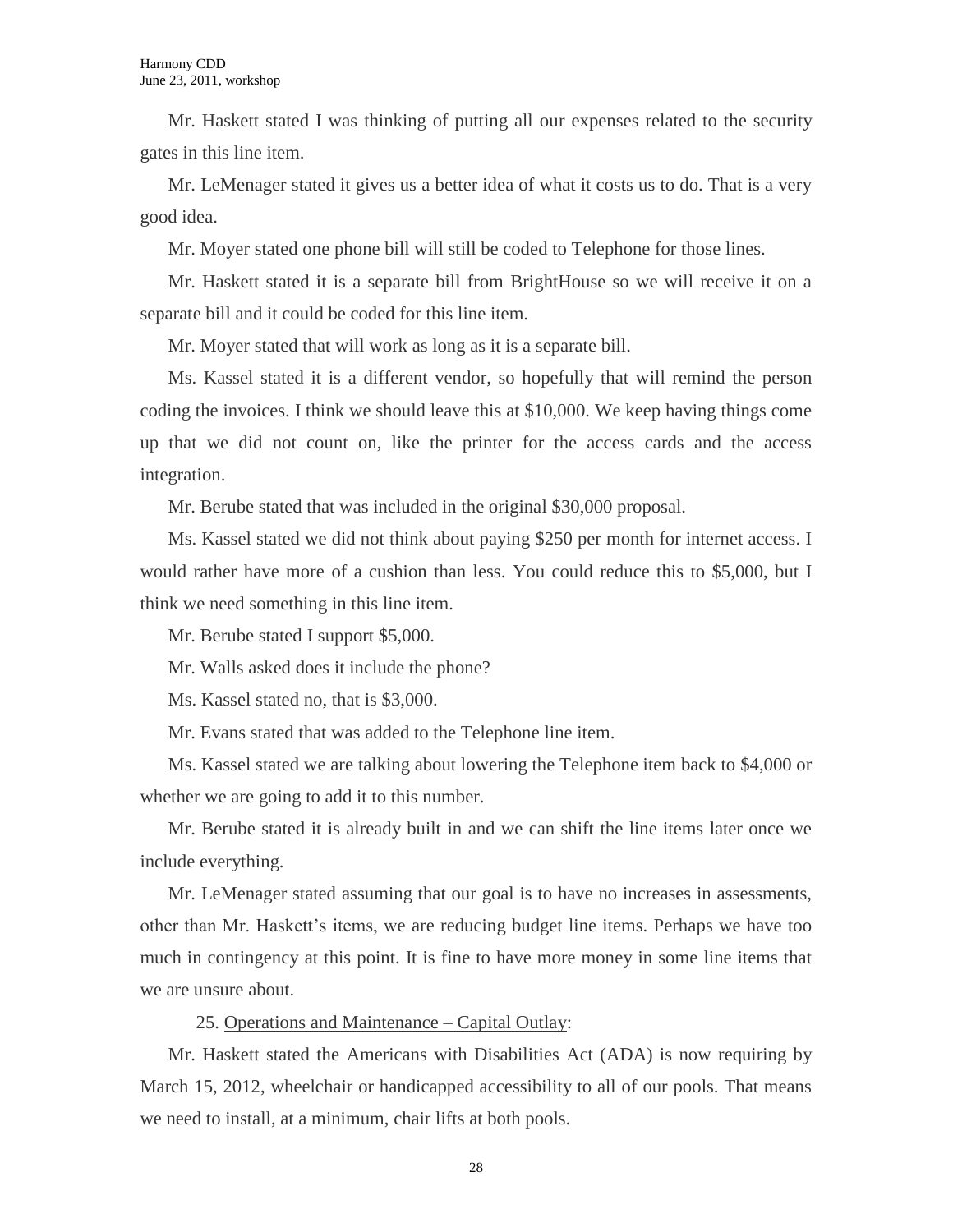Mr. Walls asked that applies to existing pools?

Mr. Moyer stated yes, it applies to public-owned facilities. If it was an HOA amenity, it would not apply.

Mr. Haskett stated those average about \$4,200 each.

Mr. Evans stated you budgeted for \$12,000, and we show \$30,000 in the proposed budget. Can we change that to \$15,000?

Mr. LeMenager stated I thought we still had \$60,000 left in the capital account.

Ms. Kassel stated I would think this qualifies as a capital expense.

Mr. Moyer stated we will reduce this line item to \$15,000.

#### **E. Budget Summary**

Mr. Moyer stated as Mr. LeMenager indicated, we do not want to raise assessments because that is a very difficult process in terms of public notice and public hearings. To the degree that we have a problem and these numbers do not balance, then I will come back to the Board and suggest that some of Mr. Haskett's items, like refinishing the pool surface, be considered a renewal and replacement item to be funded from renewal and replacement dollars and not the general fund, or the operating budget. The numbers we have to reallocate are the \$15,000 left in capital outlay, \$29,550 in miscellaneous contingency, \$5,000 in security enhancements, and some reductions in some of the rest of the budget. I believe we will be fine when we tally these up.

Mr. Walls stated for revenues, you have \$15,000 to \$20,000 available if you review the interest income and even the special assessment discounts because those are very conservative numbers.

Mr. Moyer stated that is correct. Clearly, we should have about \$10,000 available in revenues.

Mr. LeMenager stated the reason I provided this long-term perspective is because every year we talk about coming up with a budget of \$1.5 million, but the reality is that we end up spending less than that, which is great. I have said many times, as long as the developer is willing to pay his share on a monthly basis, we should say thank you very much.

#### **F. Allocation of Reserves**

Mr. LeMenager stated the reserves for renewal and replacement, as shown on page 9 of the budget, should go from \$135,000 to \$170,000.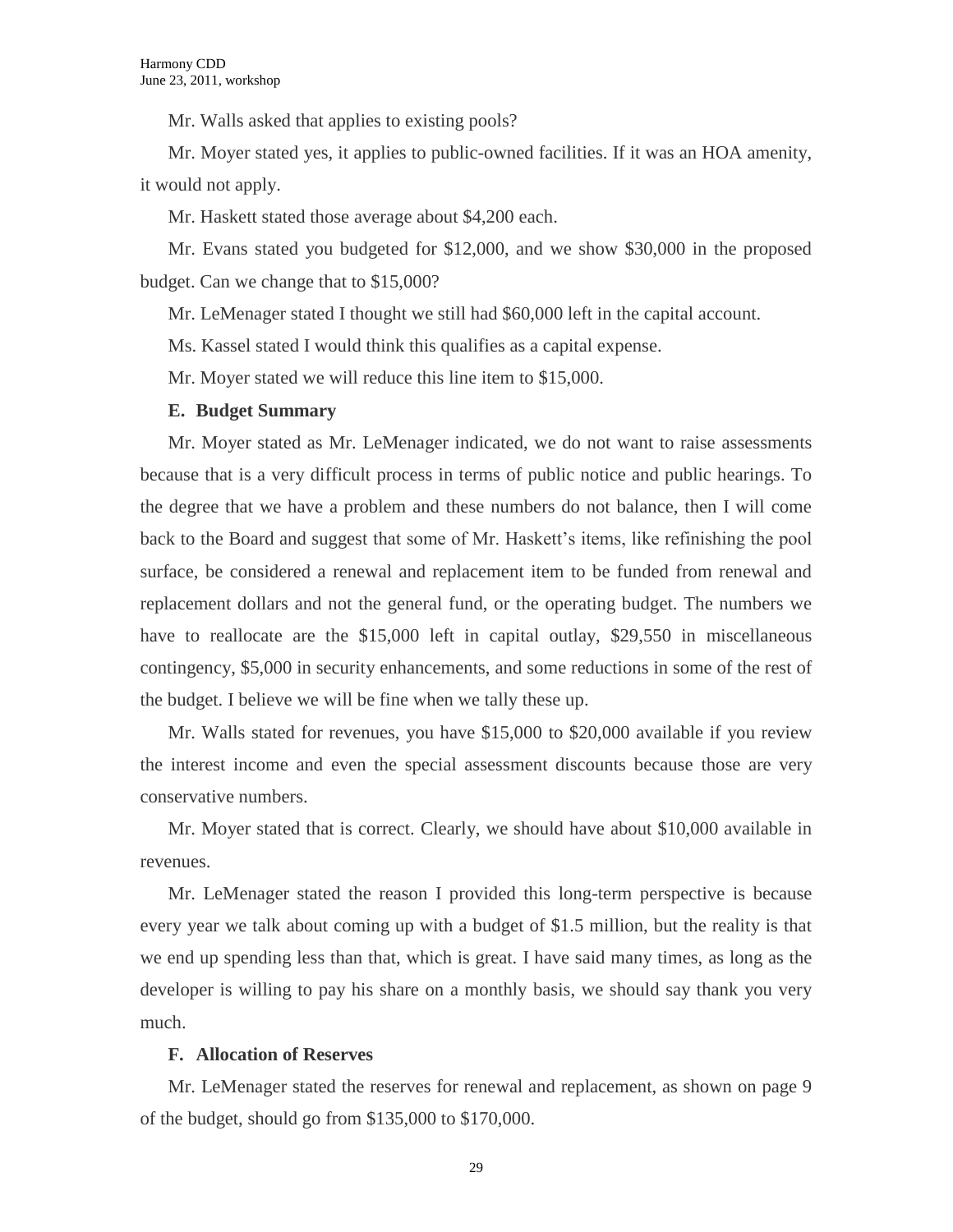Mr. Berube stated we discussed last year adding \$50,000 each year.

Mr. Evans stated I discussed this with Mr. Boyd and asked him to expand on what he put together in looking at the expended useful life. What should we have reserved today to cover our facilities, and he came up with \$169,000. Our renewal and replacement fund is currently at \$135,000, so if we allocate \$35,000 next year, we will be at \$170,000.

Mr. LeMenager stated I am saying that we should be setting aside \$35,000 each year.

Mr. Berube stated according to the engineer's estimate, we should be at \$169,313 right now. We need to set aside more than \$35,000.

Mr. Moyer stated the handouts you received are different. The one I distributed is the one that Mr. Evans mentioned that includes the estimated useful life and remaining useful life.

Mr. LeMenager stated the numbers are way off.

Mr. Boyd stated the first one has omitted the alley repairs.

Mr. Berube stated to clarify, the engineer's recommendation is that we have \$169,313 now.

Mr. LeMenager asked is that now or by the end of next year?

Mr. Boyd stated that should be what you have accumulated up to today.

Mr. Berube stated that means we are \$35,000 short already.

Mr. LeMenager stated this shows how much we want in reserves by the end of next year.

Ms. Kassel stated that amount is \$205,000.

Mr. Berube stated I read through last year's minutes when we discussed this over a period of months. As best as I can tell, what we decided last year was to put \$50,000 each year into this line item. The numbers vacillated from \$25,000 to \$35,000 to \$50,000. I think our agreement was \$50,000. I do not have any problem with that because the money is available and I would rather be over in this category. Perhaps \$50,000 each year is not enough.

Mr. Evans stated if we add \$50,000 this year, then we will be caught up. That might be better than doing it all in one year. Whatever carry-forward surplus we have from this year can be added.

Mr. Moyer stated I believe we anticipate having \$147,000 in carry-forward surplus.

Mr. Evans stated we allocated \$250,000 for first-quarter operating capital.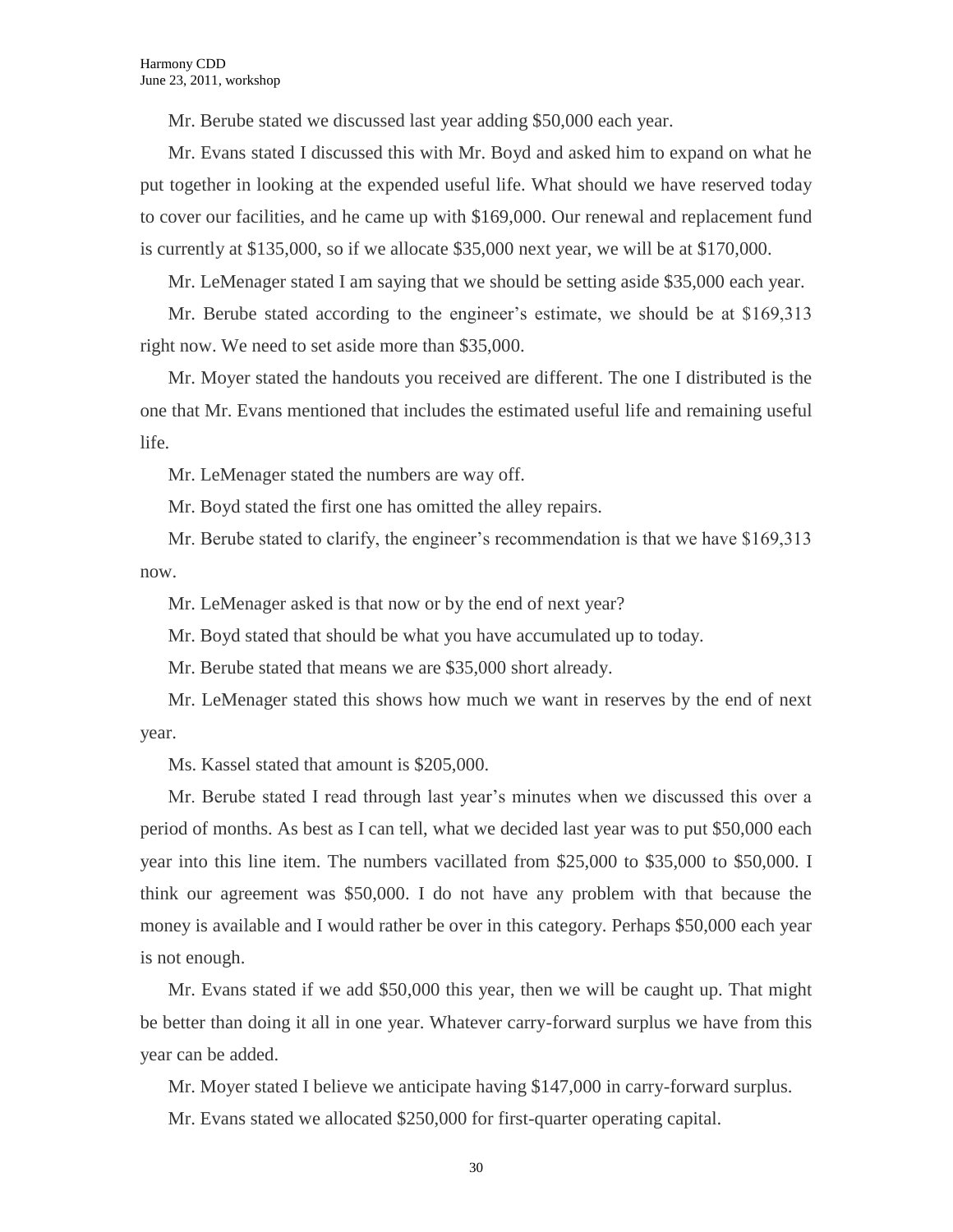Ms. Kassel stated I thought we increased that to \$300,000.

Mr. LeMenager stated it was \$250,000.

Mr. Evans stated I think we are going to get to \$300,000 eventually, but that takes up a good portion of that carry-forward surplus.

Mr. Walls stated this year it is \$200,000 and it is being increased to \$250,000 next year in the proposed budget.

Mr. Moyer stated three months' of expenses would equate to \$375,000.

Mr. Evans stated in round numbers, we have \$150,000 in carry-forward surplus. Of that, we move \$50,000 toward renewal and replacement and we move the remaining \$100,000 toward our first-quarter operating capital, bringing that line item to \$350,000. At the end of this year, we are solid in our operating and in our reserve funds.

Mr. Walls stated we also talked about increasing the insurance reserve, depending on what the savings in premium would be.

Mr. Evans stated in either direction, we will be in really good shape there.

Mr. Walls stated I am not overly concerned with the operating reserve. When you look at the total cash in the bank, we have over \$700,000.

Mr. Evans stated the way they pay the bills during the first quarter is from the money received from the direct assessment to the developer before they are received from the tax collector.

Mr. LeMenager stated we are building up this line item for the future when everything comes from the tax collector.

Mr. Walls stated we do not need to be in a huge hurry to do that now.

Mr. LeMenager stated you are correct. We have years to get there.

Mr. Berube stated the good news is, we can discuss how to shuffle money around and there is always money left over. There are many businesses and governments who have nothing left over, let alone being able to discuss shuffling dollars around. I think we are in a good position.

Mr. Evans stated we have a very detailed line item budget compared to a lot of Districts. Our management staff does a good job of reviewing every invoice and every line item with scrutiny to try to find out how to maximize value. I think that is a credit to everyone. It has been a tremendous pleasure having the Board members do that, as well.

Mr. Berube asked are we agreed to add \$50,000 to reserves?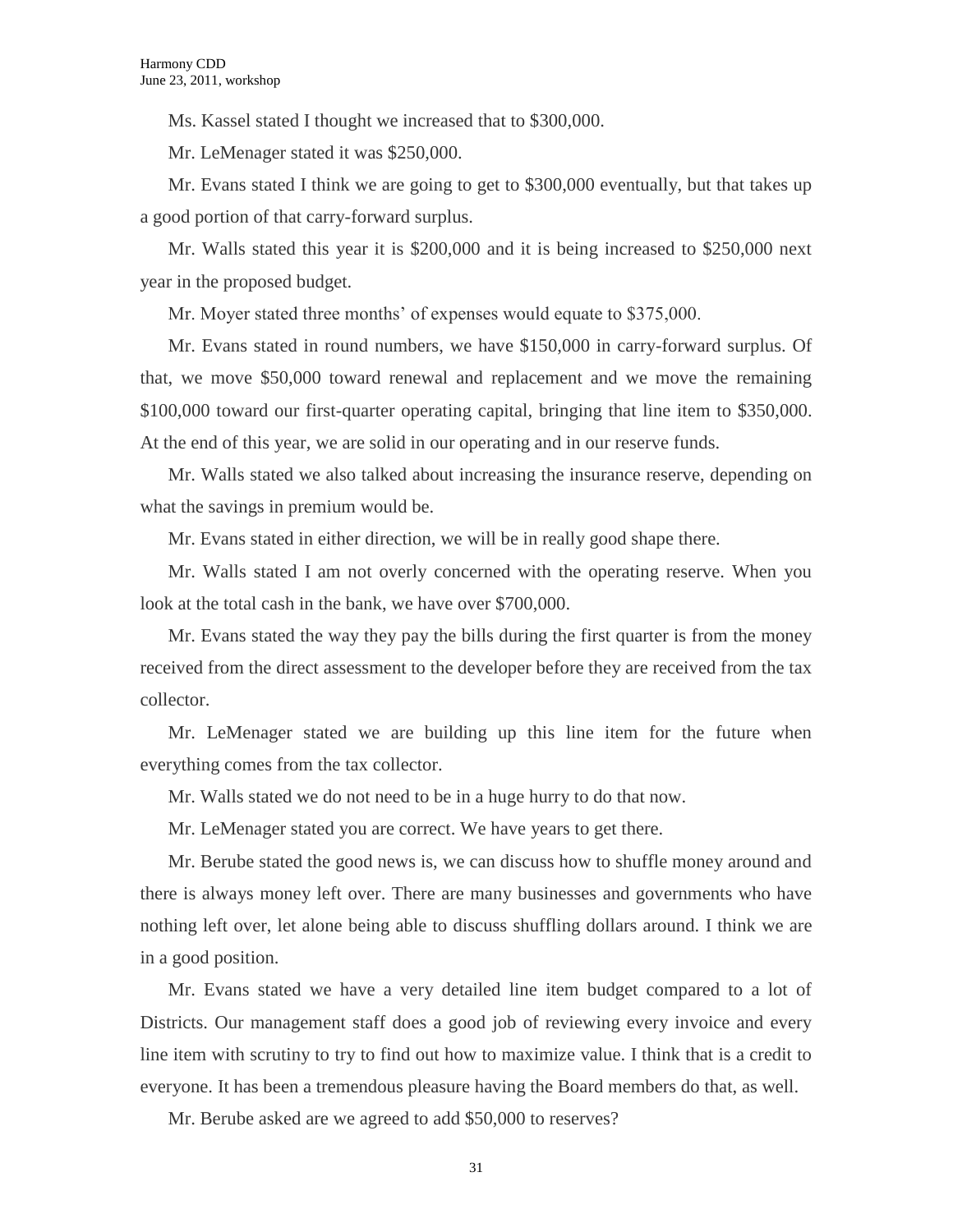Mr. Evans stated we are only earmarking it. We are not labeling it or putting it into an escrow account.

Ms. Kassel stated we will add \$50,000 to renewal and replacement, and \$100,000 to first-quarter operating expenses.

Mr. Moyer stated that will still leave you with about \$138,000 of undesignated fund balance.

Mr. Boyd stated since you included \$30,000 to resurface the pool for next year, I will modify my report to show a zero expended life.

#### **G. Debt Service Budget**

Mr. Berube stated these budgets are fixed so we really have no discussion or input into these numbers. This is the first year we can call bonds for the 2000 series. Is there any advantage to prepaying them? We are paying 6.75% to 7% interest.

Mr. Moyer stated outside of this District, the most highly respected Districts in the State of Florida are The Villages, who sold bonds are 7%, which was as of March 2011. There is really no reason to call bonds, and from what I understand, the market is moving away from us. The cost to refinance those bonds at the same interest rate does not make sense.

Mr. Berube stated I was not referring to refinancing. Do they not work like a mortgage where you prepay the interest? Can you do that?

Mr. Moyer stated you prepay principal and then you re-amortize the rest of the debt service schedule. I would rather have you keep that \$135,000 in fund balance to be used if a hurricane comes through or something of that nature where we may need that money, rather than paying \$100,000 in principal. You probably will not see much of a reduction in your annual amortization schedule.

Mr. Berube asked are there fees involved in paying them down?

Mr. Moyer stated yes.

## **THIRD ORDER OF BUSINESS Discussion of GASB-54 Dealing with Reserves**

Mr. Moyer stated this material is provided for your information.

# **THIRD ORDER OF BUSINESS Resident Questions/Comments**

There being none, the next order of business followed.